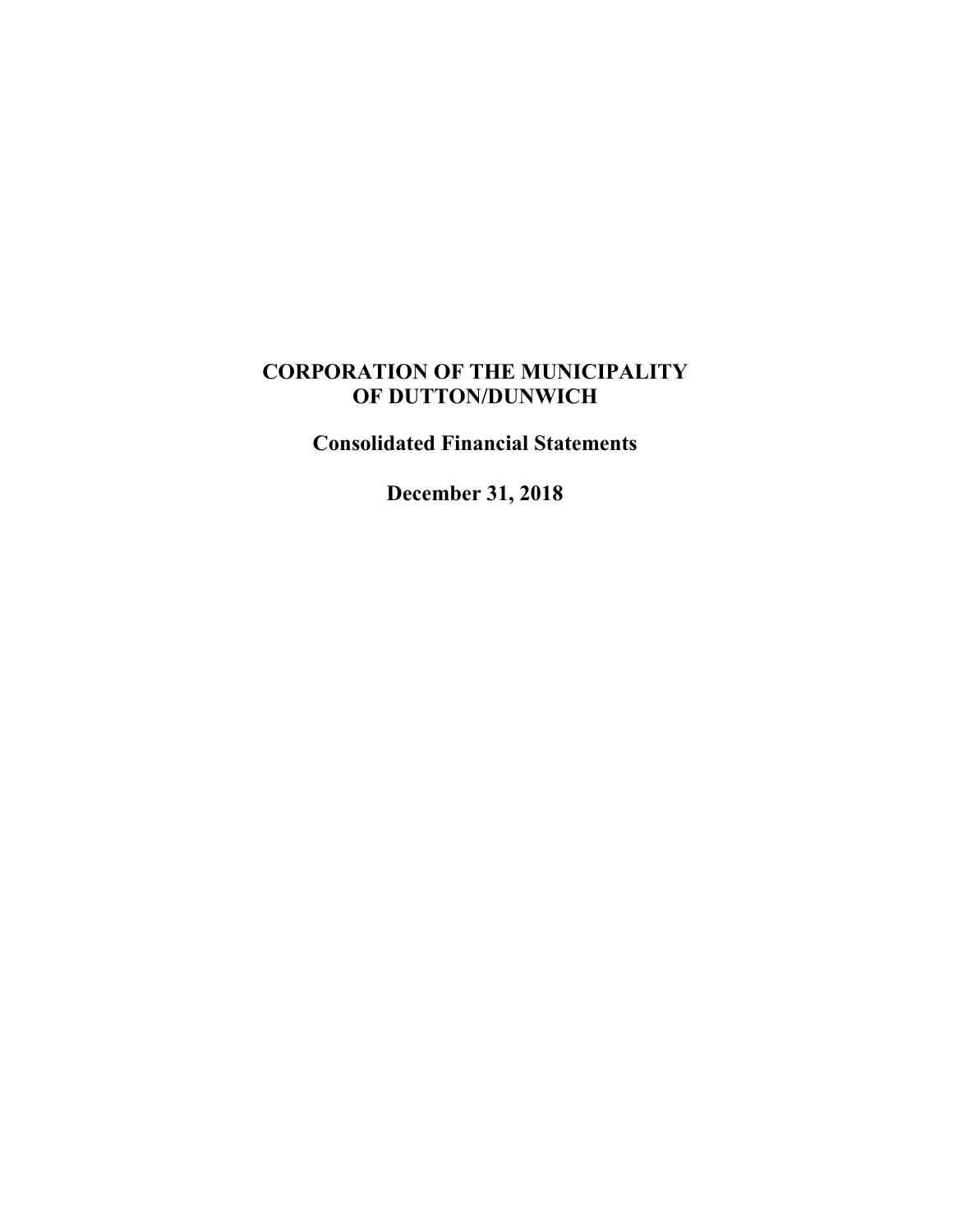# **Consolidated Financial Statements**

**For the Year Ended December 31, 2018**

# **Table of Contents PAGE** Independent Auditors' Report 1 - 2 Consolidated Statement of Financial Position 3 Consolidated Statement of Operations and Accumulated Surplus 4 Consolidated Statement of Change in Net Financial Debt 5 Consolidated Statement of Cash Flows 6 Notes to the Consolidated Financial Statements 7 - 24 Schedule of Segment Disclosure 25 - 26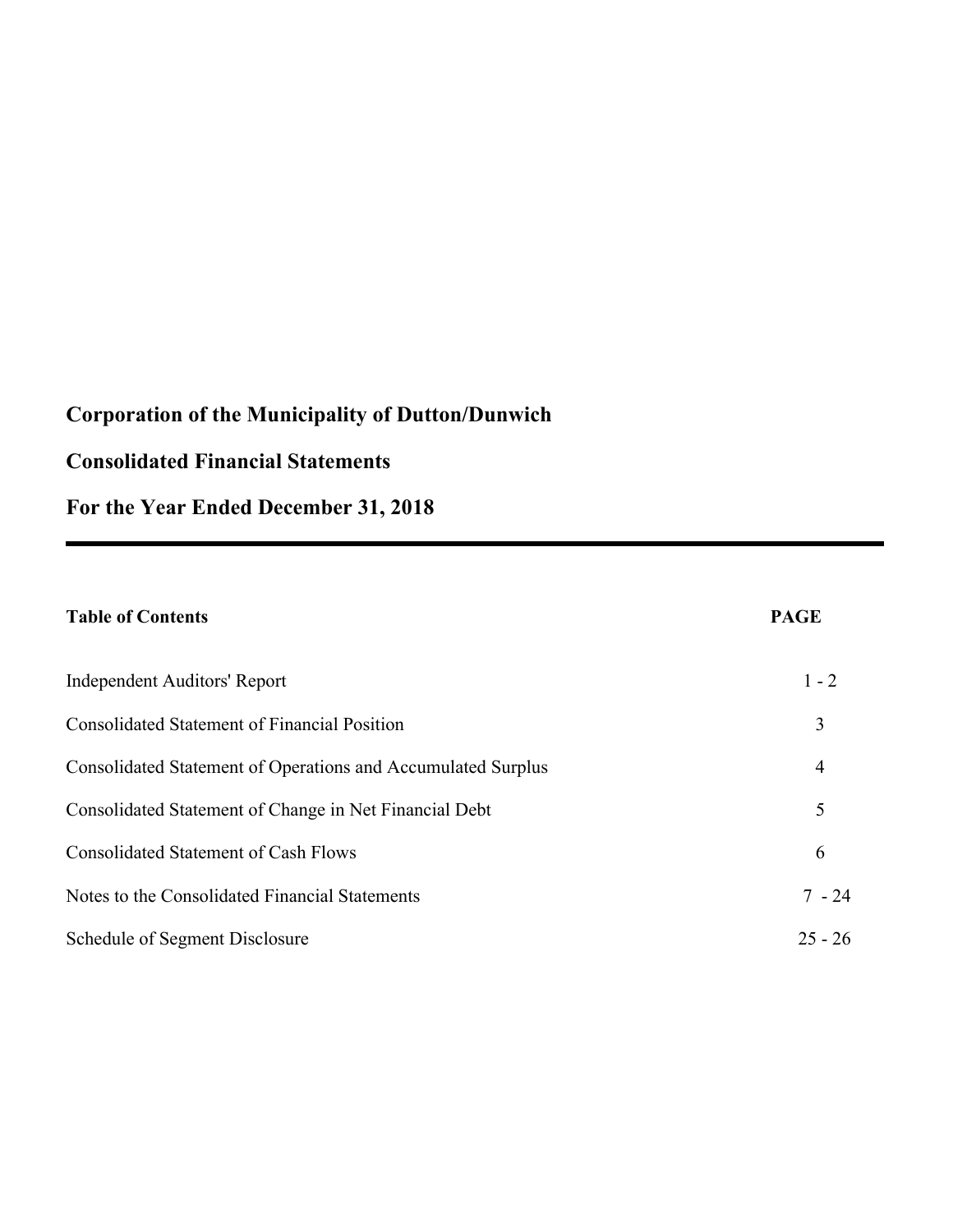

P. 519-633-0700 · F. 519-633-7009 450 Sunset Drive, St. Thomas, ON N5R 5V1

P. 519-773-9265 · F. 519-773-9683 25 John Street South, Aylmer, ON N5H 2C1

www.grahamscottenns.com

#### **INDEPENDENT AUDITORS' REPORT**

To the Members of Council, Inhabitants and Ratepayers of **Corporation of the Municipality of Dutton/Dunwich**:

#### **Opinion**

We have audited the consolidated financial statements of **Corporation of the Municipality of Dutton/Dunwich**, which comprise the statement of financial position as at December 31, 2018, and the statement of earnings, statement of changes in net assets and statement of cash flows for the year then ended, and notes to the consolidated financial statements, including a summary of significant accounting policies.

In our opinion, the Municipality's consolidated financial statements present fairly, in all material respects, the financial position of the Municipality as at December 31, 2018, and the results of its operations and its cash flows for the year then ended in accordance with Canadian accounting standards for public sector entities.

#### **Basis for Opinion**

We conducted our audit in accordance with Canadian generally accepted auditing standards. Our responsibilities under those standards are further described in the *Auditors' Responsibilities for the Audit of the Financial Statements* section of our report. We are independent of the Municipality in accordance with the ethical requirements that are relevant to our audit of the consolidated financial statements in Canada, and we have fulfilled our other ethical responsibilities in accordance with these requirements. We believe that the audit evidence we have obtained is sufficient and appropriate to provide a basis for our opinion.

#### **Responsibilities of Management and Those Charged with Governance for the Consolidated Financial Statements**

Management is responsible for the preparation and fair presentation of the consolidated financial statements in accordance with Canadian accounting standards for public sector entities, and for such internal control as management determines is necessary to enable the preparation of consolidated financial statements that are free from material misstatement, whether due to fraud or error.

In preparing the consolidated financial statements, management is responsible for assessing the Municipality's ability to continue as a going concern, disclosing, as applicable, matters related to going concern and using the going concern basis of accounting unless management either intends to liquidate the Municipality or to cease operations, or has no realistic alternative but to do so.

Those charged with governance are responsible for overseeing the Municipality's financial reporting process.

#### **Auditors' Responsibilities for the Audit of the Consolidated Financial Statements**

Our objectives are to obtain reasonable assurance about whether the consolidated financial statements as a whole are free from material misstatement, whether due to fraud or error, and to issue an auditor's report that includes our opinion. Reasonable assurance is a high level of assurance, but is not a guarantee that an audit conducted in accordance with Canadian generally accepted auditing standards will always detect a material misstatement when it exists. Misstatements can arise from fraud or error and are considered material if, individually or in the aggregate, they could reasonably be expected to influence the economic decisions of users taken on the basis of these consolidated financial statements.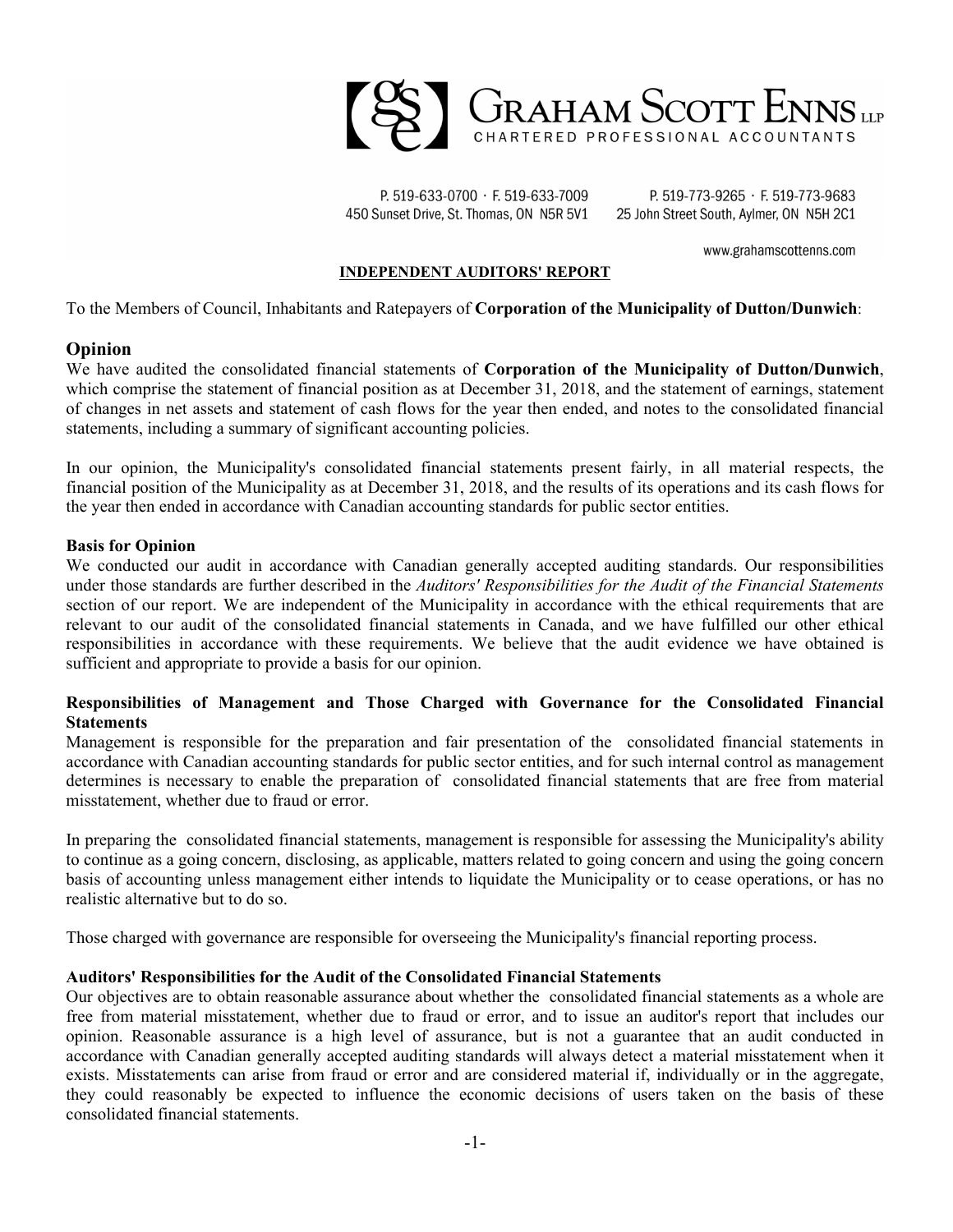

P. 519-633-0700 · F. 519-633-7009 450 Sunset Drive, St. Thomas, ON N5R 5V1

P. 519-773-9265 · F. 519-773-9683 25 John Street South, Aylmer, ON N5H 2C1

www.grahamscottenns.com

#### **INDEPENDENT AUDITORS' REPORT (CONTINUED)**

#### **Auditors' Responsibilities for the Audit of the Consolidated Financial Statements (Continued)**

As part of an audit in accordance with Canadian generally accepted auditing standards, we exercise professional judgment and maintain professional skepticism throughout the audit. We also:

- Identify and assess the risks of material misstatement of the consolidated financial statements, whether due to fraud or error, design and perform audit procedures responsive to those risks, and obtain audit evidence that is sufficient and appropriate to provide a basis for our opinion. The risk of not detecting a material misstatement resulting from fraud is higher than for one resulting from error, as fraud may involve collusion, forgery, intentional omissions, misrepresentations, or the override of internal control.
- Obtain an understanding of internal control relevant to the audit in order to design audit procedures that are appropriate in the circumstances, but not for the purpose of expressing an opinion on the effectiveness of the Municipality's internal control.
- Evaluate the appropriateness of accounting policies used and the reasonableness of accounting estimates and related disclosures made by management.
- Conclude on the appropriateness of management's use of the going concern basis of accounting and, based on the audit evidence obtained, whether a material uncertainty exists related to events or conditions that may cast significant doubt on the Municipality's ability to continue as a going concern. If we conclude that a material uncertainty exists, we are required to draw attention in our auditor's report to the related disclosures in the consolidated financial statements or, if such disclosures are inadequate, to modify our opinion. Our conclusions are based on the audit evidence obtained up to the date of our auditor's report. However, future events or conditions may cause the Municipality to cease to continue as a going concern.
- Evaluate the overall presentation, structure and content of the consolidated financial statements, including the disclosures, and whether the consolidated financial statements represent the underlying transactions and events in a manner that achieves fair presentation.

We communicate with those charged with governance regarding, among other matters, the planned scope and timing of the audit and significant audit findings, including any significant deficiencies in internal control that we identify during our audit.

**St. Thomas, Ontario** *Graham Scott Enns LLP*

**September 11, 2019 CHARTERED PROFESSIONAL ACCOUNTANTS Licensed Public Accountants**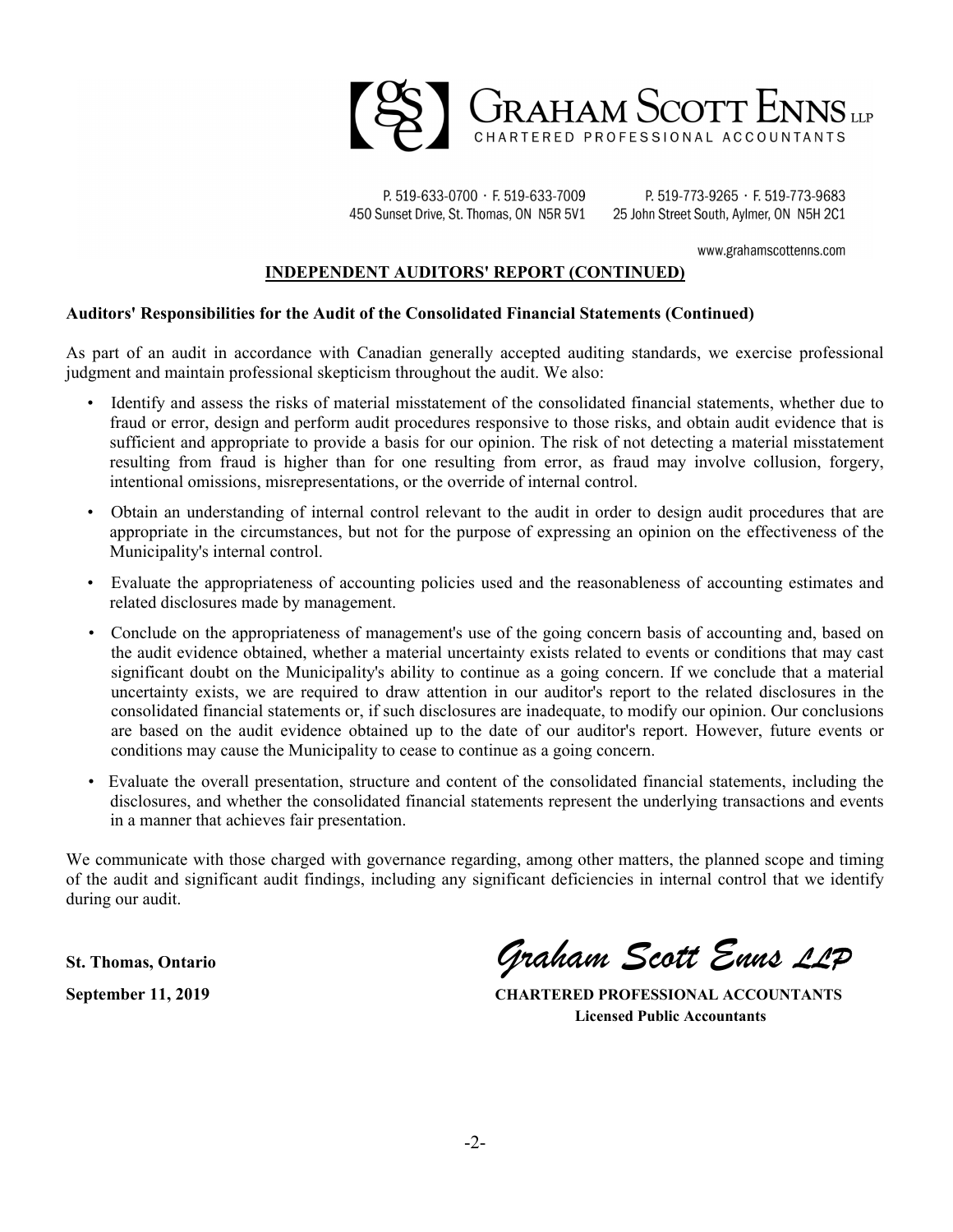| <b>Consolidated Statement of Financial Position</b> |
|-----------------------------------------------------|
| As at December 31, 2018                             |

| <b>FINANCIAL ASSETS</b>                              | 2018<br>$\mathbb{S}$ | (Note 2)<br>2017<br>$\mathbb{S}$ |
|------------------------------------------------------|----------------------|----------------------------------|
| Cash                                                 | 160,122              |                                  |
| Taxes receivable (Note 4)                            | 869,471              | 883,725                          |
| Accounts receivable (Note 5)                         | 1,173,477            | 1,025,939                        |
| Loan receivable (Note 6)                             | 129,034              | 158,978                          |
| <b>Total financial assets</b>                        | 2,332,104            | 2,068,642                        |
| <b>LIABILITIES</b>                                   |                      |                                  |
| Temporary bank advances (Note 8)                     |                      | 129,441                          |
| Accounts payable and accrued liabilities             | 876,604              | 1,056,507                        |
| Security deposits                                    | 456,576              | 524,927                          |
| Deferred revenue (Note 10)                           | 482,284              | 164,494                          |
| Landfill closure and post-closure liability (Note 9) | 162,561              | 40,239                           |
| Net long-term liabilities (Note 12)                  | 4,734,677            | 3,964,386                        |
| <b>Total liabilities</b>                             | 6,712,702            | 5,879,994                        |
| <b>NET FINANCIAL DEBT</b>                            | (4,380,598)          | (3,811,352)                      |
| <b>NON-FINANCIAL ASSETS</b>                          |                      |                                  |
| Tangible capital assets (Note 7)                     | 34,745,054           | 33,937,199                       |
| Inventories                                          | 32,676               | 47,728                           |
| Land held for resale                                 | 128,708              | 128,708                          |
| Prepaid expenses                                     | 16,495               | 31,851                           |
| <b>Total non-financial assets</b>                    | 34,922,933           | 34,145,486                       |
| <b>ACCUMULATED SURPLUS (NOTE 13)</b>                 | <u>30,542,335</u>    | 30,334,134                       |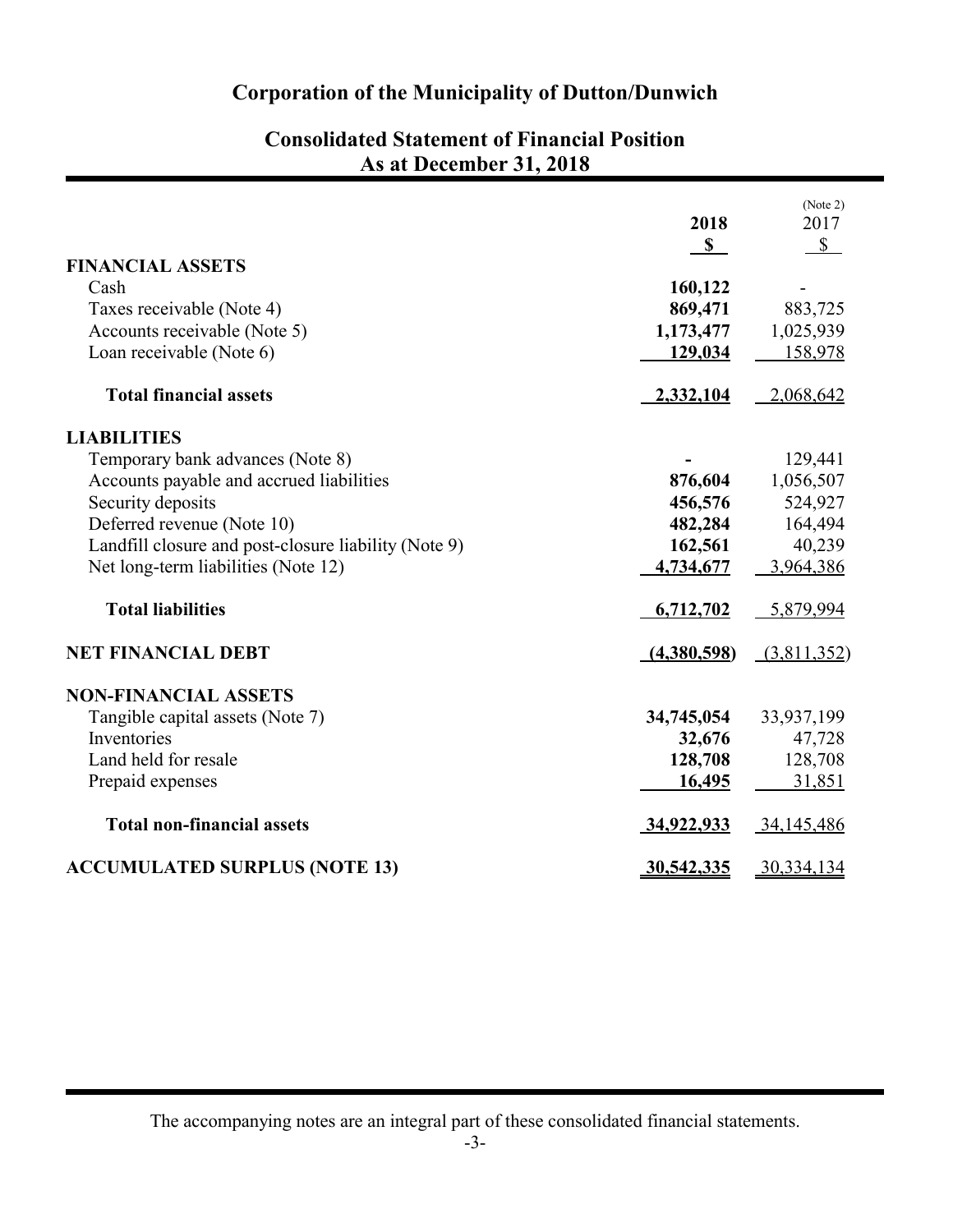|                                                                                                           | <b>Budget</b><br>(Note $17$ )<br>$\mathcal{S}$ | <b>Actual</b><br>2018<br>$\mathbf{s}$ | (Note 2)<br>Actual<br>2017<br>$\mathcal{S}$ |
|-----------------------------------------------------------------------------------------------------------|------------------------------------------------|---------------------------------------|---------------------------------------------|
| <b>REVENUES</b>                                                                                           |                                                |                                       |                                             |
| Property taxation                                                                                         | 3,557,778                                      | 3,550,542                             | 3,386,908                                   |
| Taxation from other governments                                                                           | 143,900                                        | 155,703                               | 167,179                                     |
| Local improvement levies                                                                                  | 165,361                                        | 148,190                               | 682,024                                     |
| User charges and other                                                                                    | 2,601,486                                      | 2,678,735                             | 2,483,661                                   |
| Government transfers:                                                                                     |                                                |                                       |                                             |
| Federal                                                                                                   | 118,000                                        | 143,950                               | 71,415                                      |
| Provincial                                                                                                | 551,436                                        | 1,034,386                             | 1,383,179                                   |
| Other municipalities                                                                                      | 525,413                                        | 520,204                               | 608,547                                     |
| Penalties and interest on taxes                                                                           | 100,000                                        | 134,552                               | 110,193                                     |
| Other                                                                                                     | 12,092                                         | 86,696                                | 11,684                                      |
| Gain (loss) on disposal of tangible capital assets                                                        |                                                | (14, 527)                             | 108,580                                     |
| Total revenues                                                                                            | 7,775,466                                      | 8,438,431                             | 9,013,370                                   |
| <b>EXPENSES</b>                                                                                           |                                                |                                       |                                             |
| General government                                                                                        | 1,117,141                                      | 1,059,188                             | 990,885                                     |
| Fire and police protection                                                                                | 937,132                                        | 851,124                               | 890,087                                     |
| Other protective services                                                                                 | 224,732                                        | 209,611                               | 307,984                                     |
| Transportation services                                                                                   | 2,269,270                                      | 2,394,860                             | 2,057,917                                   |
| Waterworks and sewer                                                                                      | 2,640,029                                      | 2,561,052                             | 2,111,868                                   |
| Garbage collection and disposal                                                                           | 373,530                                        | 483,651                               | 390,803                                     |
| Health services                                                                                           | 238,789                                        | 291,276                               | 263,974                                     |
| Recreation and cultural services                                                                          | 478,839                                        | 558,730                               | 476,625                                     |
| Planning and zoning                                                                                       | 59,900                                         | 62,577                                | 40,932                                      |
| Agriculture                                                                                               | 144,900                                        | 412,867                               | 791,007                                     |
| Total expenses (Note $18(a)$ )                                                                            | 8,484,262                                      | 8,884,936                             | 8,322,082                                   |
| <b>ANNUAL SURPLUS (DEFICIT)</b>                                                                           | (708, 796)                                     | (446,505)                             | 691,288                                     |
| <b>ACCUMULATED SURPLUS, BEGINNING OF</b><br><b>YEAR</b><br><b>ACQUISITION OF INVESTMENT IN ELGIN AREA</b> | 30, 334, 134                                   | 30,334,134                            | 29,642,846                                  |
| PRIMARY WATER SUPPLY SYSTEM<br>(NOTE 3)<br><b>ACCUMULATED SURPLUS, END OF YEAR</b>                        |                                                | 654,706                               |                                             |
| (NOTE 13)                                                                                                 | 29,625,338                                     | 30,542,335                            | 30,334,134                                  |

# **Consolidated Statement of Operations and Accumulated Surplus For the Year Ended December 31, 2018**

The accompanying notes are an integral part of these consolidated financial statements.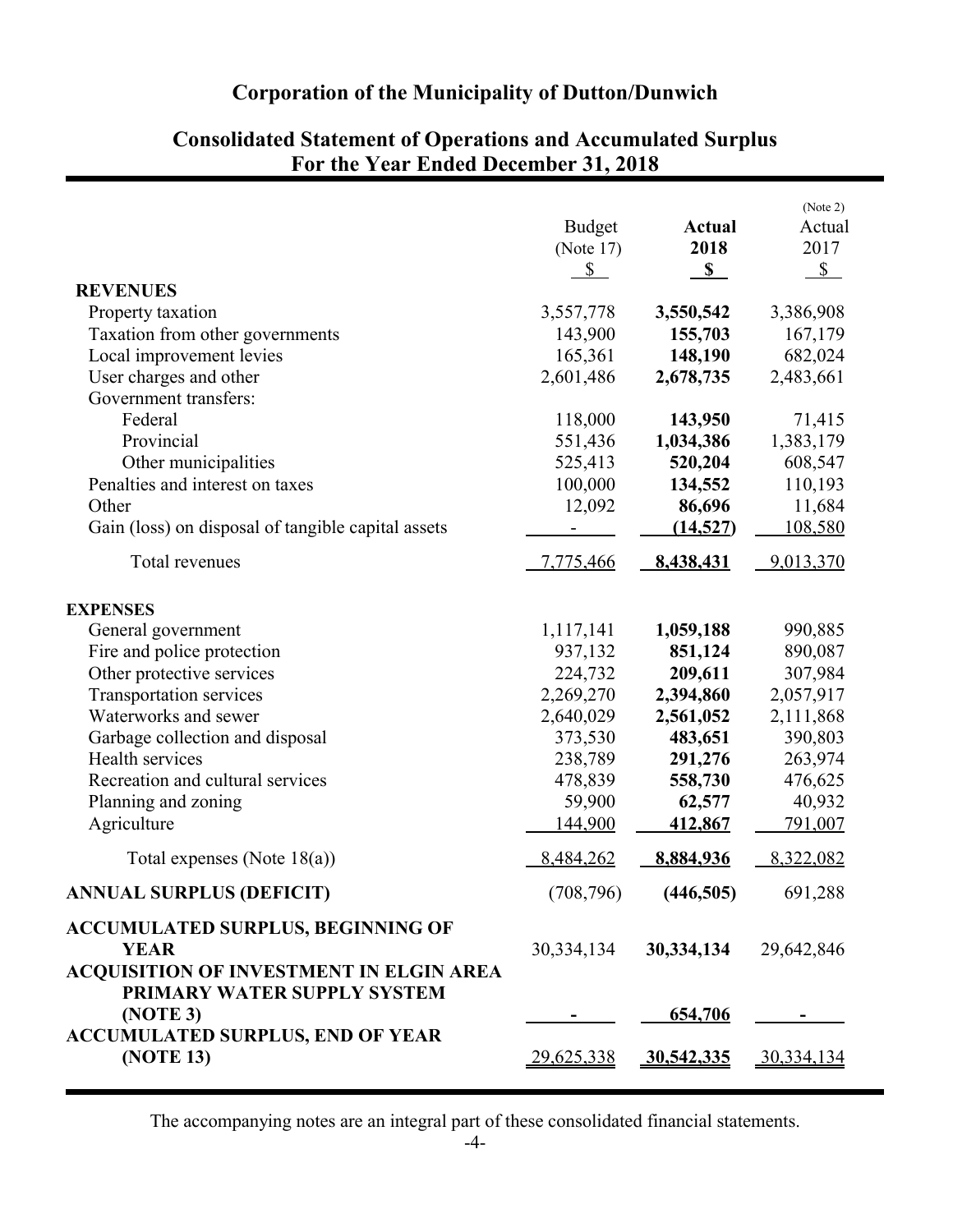|                                                    | <b>Budget</b><br>(Note $17$ )<br>$\boldsymbol{\mathsf{S}}$ | <b>Actual</b><br>2018<br>$\mathbf{s}$ | (Note 2)<br>Actual<br>2017<br>$\mathcal{S}$ |
|----------------------------------------------------|------------------------------------------------------------|---------------------------------------|---------------------------------------------|
| <b>ANNUAL SURPLUS (DEFICIT)</b>                    | (708, 796)                                                 | (446, 505)                            | 691,288                                     |
| Acquisition of tangible capital assets             | (1,279,059)                                                | (1,279,059)                           | (1,544,891)                                 |
| Amortization of tangible capital assets            | 1,198,872                                                  | 1,198,872                             | 1,068,681                                   |
| Proceeds on disposal of tangible capital assets    |                                                            | 15,426                                | 222,038                                     |
| Change in inventories and prepaid expenses         |                                                            | 30,405                                | (25, 623)                                   |
| Gain (loss) on disposal of tangible capital assets |                                                            | 14,527                                | (108, 580)                                  |
| Acquisition of investment in Elgin Area            |                                                            |                                       |                                             |
| Primary Water Supply System (Note 3)               |                                                            | (102, 912)                            |                                             |
| DECREASE (INCREASE) IN NET FINANCIAL DEBT          | (788, 983)                                                 | (569, 246)                            | 302,913                                     |
| NET FINANCIAL DEBT, BEGINNING OF YEAR              | (3,811,352)                                                | (3,811,352)                           | (4,114,265)                                 |
| <b>NET FINANCIAL DEBT, END OF YEAR</b>             | (4,600,335)                                                | (4,380,598)                           | (3,811,352)                                 |

## **Consolidated Statement of Change in Net Financial Debt For the Year Ended December 31, 2018**

The accompanying notes are an integral part of these consolidated financial statements.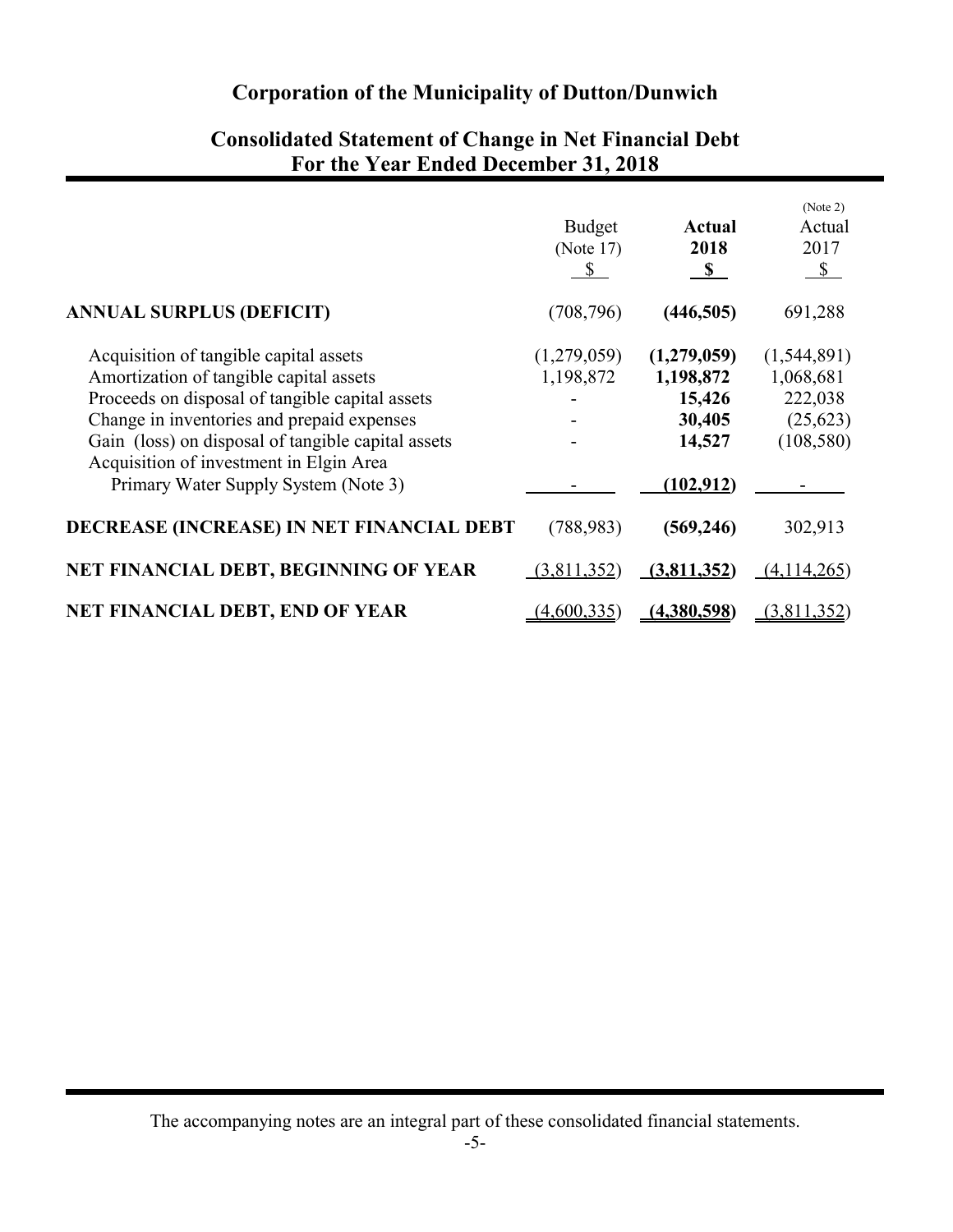# **Consolidated Statement of Cash Flows For the Year Ended December 31, 2018**

| <b>OPERATING ACTIVITIES</b>                                                                                                                                                            | 2018<br>S                          | (Note 2)<br>2017<br>$\mathcal{S}$   |
|----------------------------------------------------------------------------------------------------------------------------------------------------------------------------------------|------------------------------------|-------------------------------------|
| Annual surplus (deficit)                                                                                                                                                               | (446,505)                          | 691,288                             |
| Add (deduct) items not involving cash:<br>Amortization of tangible capital assets<br>Landfill closure and post-closure liability<br>(Gain) loss on disposal of tangible capital assets | 1,198,872<br>122,322<br>14,527     | 1,068,681<br>3,999<br>(108, 580)    |
|                                                                                                                                                                                        | 889,216                            | 1,655,388                           |
| Change in non-cash assets and liabilities related to<br>operations (Note 18 (b))                                                                                                       | <u>51,938</u>                      | 675,783                             |
|                                                                                                                                                                                        | 941,154                            | 2,331,171                           |
| <b>INVESTING ACTIVITIES</b>                                                                                                                                                            |                                    |                                     |
| Advances of loan receivable                                                                                                                                                            | 29,945                             | (158,978)                           |
| <b>CAPITAL ACTIVITIES</b><br>Acquisition of tangible capital assets<br>Proceeds on disposal of tangible capital assets                                                                 | (1,279,059)<br>15,426              | (1,544,891)<br>222,038              |
|                                                                                                                                                                                        | (1,263,633)                        | (1,322,853)                         |
| <b>FINANCING ACTIVITIES</b><br>Proceeds from long-term debt issued<br>Long-term debt repayments                                                                                        | 1,203,233<br>(621, 136)<br>582,097 | 104,448<br>(615, 134)<br>(510, 686) |
| <b>NET INCREASE (DECREASE) IN CASH</b>                                                                                                                                                 | 289,563                            | 338,654                             |
| <b>BANK INDEBTEDNESS, BEGINNING OF YEAR</b>                                                                                                                                            | (129, 441)                         | (468,095)                           |
| <b>CASH(BANK INDEBTEDNESS), END OF YEAR</b>                                                                                                                                            | 160,122                            | (129, 441)                          |
| (BANK INDEBTEDNESS) CASH REPRESENTED BY:<br>Cash<br>Temporary bank advances                                                                                                            | 160,122                            | 2,090<br>(131, 531)                 |
|                                                                                                                                                                                        | <u>160,122</u>                     | (129, 441)                          |
|                                                                                                                                                                                        |                                    |                                     |

The accompanying notes are an integral part of these consolidated financial statements.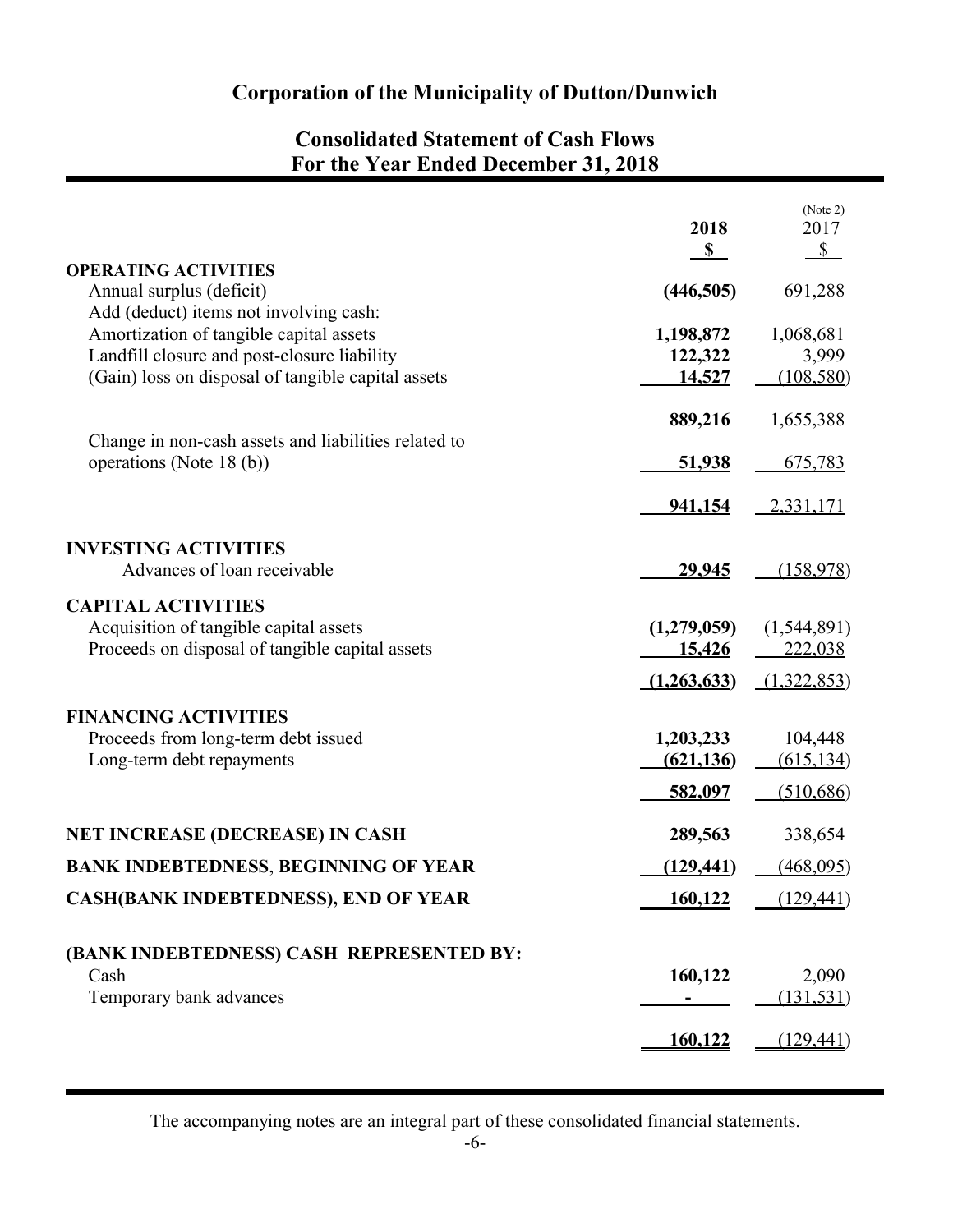## **Notes to the Consolidated Financial Statements For the Year Ended December 31, 2018**

The Municipality of Dutton/Dunwich (the "Municipality") is a lower tier municipality in the Province of Ontario. It conducts its operations guided by the provisions of provincial statutes such as the Municipal Act, Municipal Affairs Act and related legislation.

## **1. SUMMARY OF SIGNIFICANT ACCOUNTING POLICIES**

The consolidated financial statements of the Municipality are prepared by management in accordance with Canadian generally accepted accounting principles for local governments as recommended by the Public Sector Accounting Board of the Canadian Institute of Chartered Accountants. Significant aspects of the accounting policies adopted by the Municipality are as follows:

### **Reporting Entity**

The consolidated financial statements reflect the assets, liabilities, revenues, expenses of the reporting entity. The reporting entity is comprised of all organizations, committees and local boards accountable for the administration of their financial affairs and resources to the Municipality and which are owned or controlled by the Municipality.

### **Consolidated Entities**

There are no organizations or local boards that are consolidated in these consolidated financial statements.

#### **Proportionate Consolidation**

The Elgin Area Primary Water Supply System and the Tri-County Water Board have been consolidated on a proportionate basis. They are proportionately consolidated based upon the water flow used by the Municipality in proportion to the entire flows provided by the joint boards. This amounts to 1% and 26% respectively. The Elgin Area Primary Water Supply System was invested in 2018 for \$250,000 (note 3).

#### **Trust Funds**

Trust funds and their related operations administered by the Municipality are not included in the consolidated financial statements. Trust funds administered are reported in note 11.

#### **Basis of Accounting**

The consolidated financial statements are prepared using the accrual basis of accounting. The accrual basis of accounting records revenue as it is earned and measurable. Expenses are recognized as they are incurred and measurable based upon receipt of goods or services and/or the creation of a legal obligation to pay.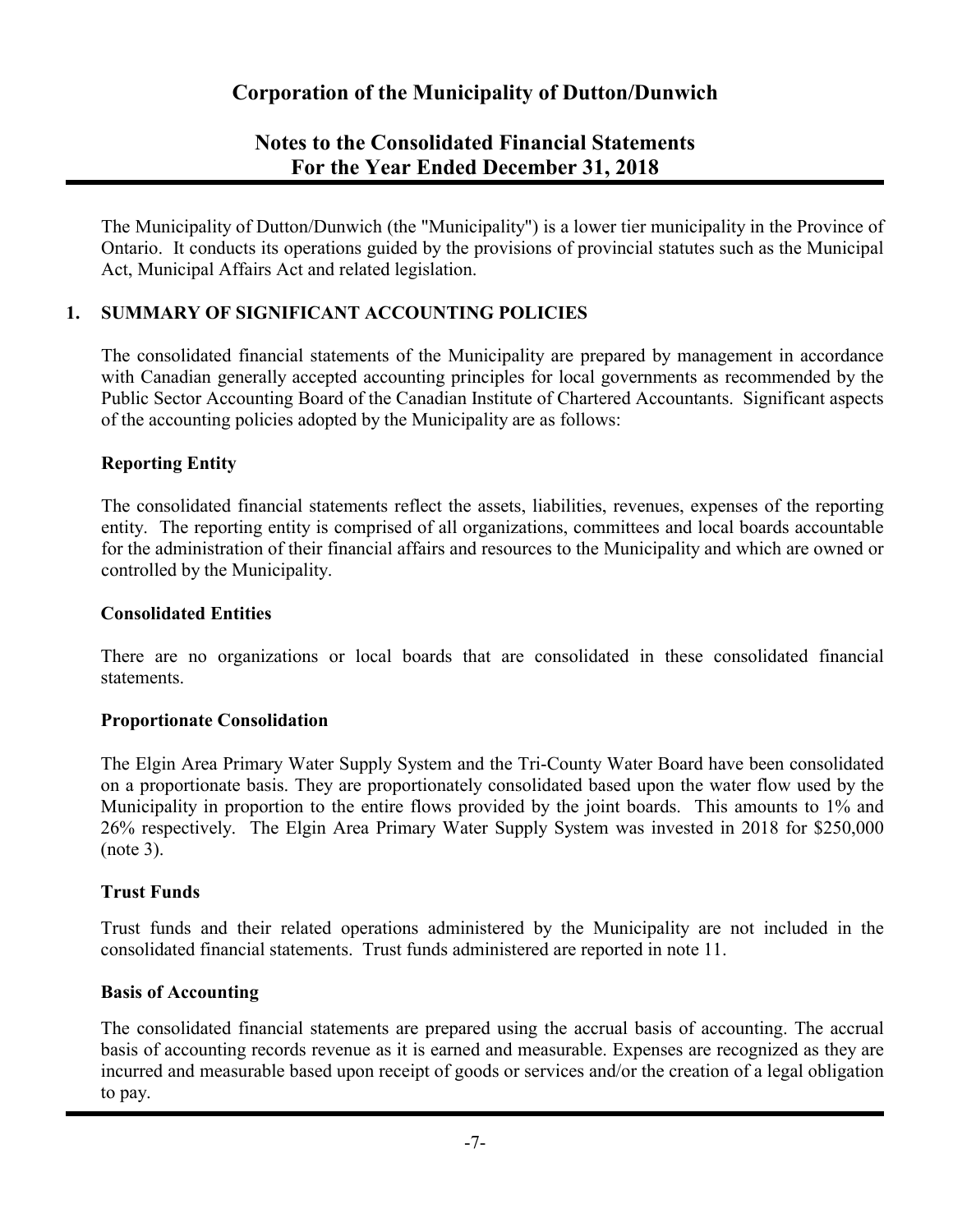## **Notes to the Consolidated Financial Statements For the Year Ended December 31, 2018**

## **1. SUMMARY OF SIGNIFICANT ACCOUNTING POLICIES (CONTINUED)**

#### **Accounting for County and School Board Transactions**

Although the Municipality collects taxation on behalf of the County of Elgin and the School Boards, the taxation, other revenues, expenses, assets and liabilities with respect to the operations of the County and the school boards are not reflected in these consolidated financial statements.

#### **Non-Financial Assets**

Non-financial assets are not available to discharge existing liabilities and are held for use in the provision of services. They have useful lives extending beyond the current year and are not intended for sale in the ordinary course of operations. The change in non-financial assets during the year, together with the excess of revenues over expenses, provides the Change in Net Debt for the year.

#### i) Tangible capital assets

Tangible capital assets are recorded at cost which includes all amounts that are directly attributable to acquisition, construction, development or betterment of the asset. The cost, less residual value, of the tangible capital assets are amortized on a straight-line basis over their estimated useful lives as follows:

| <b>Buildings</b>            | 10 - 60 years   |
|-----------------------------|-----------------|
| Equipment                   | $5 - 15$ years  |
| Vehicles                    | $10 - 15$ years |
| Transportation              | $15 - 30$ years |
| <b>Bridges</b>              | $25 - 75$ years |
| Water system infrastructure | $100$ years     |
| Wastewater infrastructure   | 80 years        |

Amortization is recorded on a straight-line basis over the estimated useful lives of the asset commencing the year the asset is available for productive use. Half the normal rate of amortization is recorded in the initial year of productive use.

#### ii) Contributions of tangible capital assets

Tangible capital assets received as contributions are recorded at their fair value at the date of receipt and also are recorded as revenue.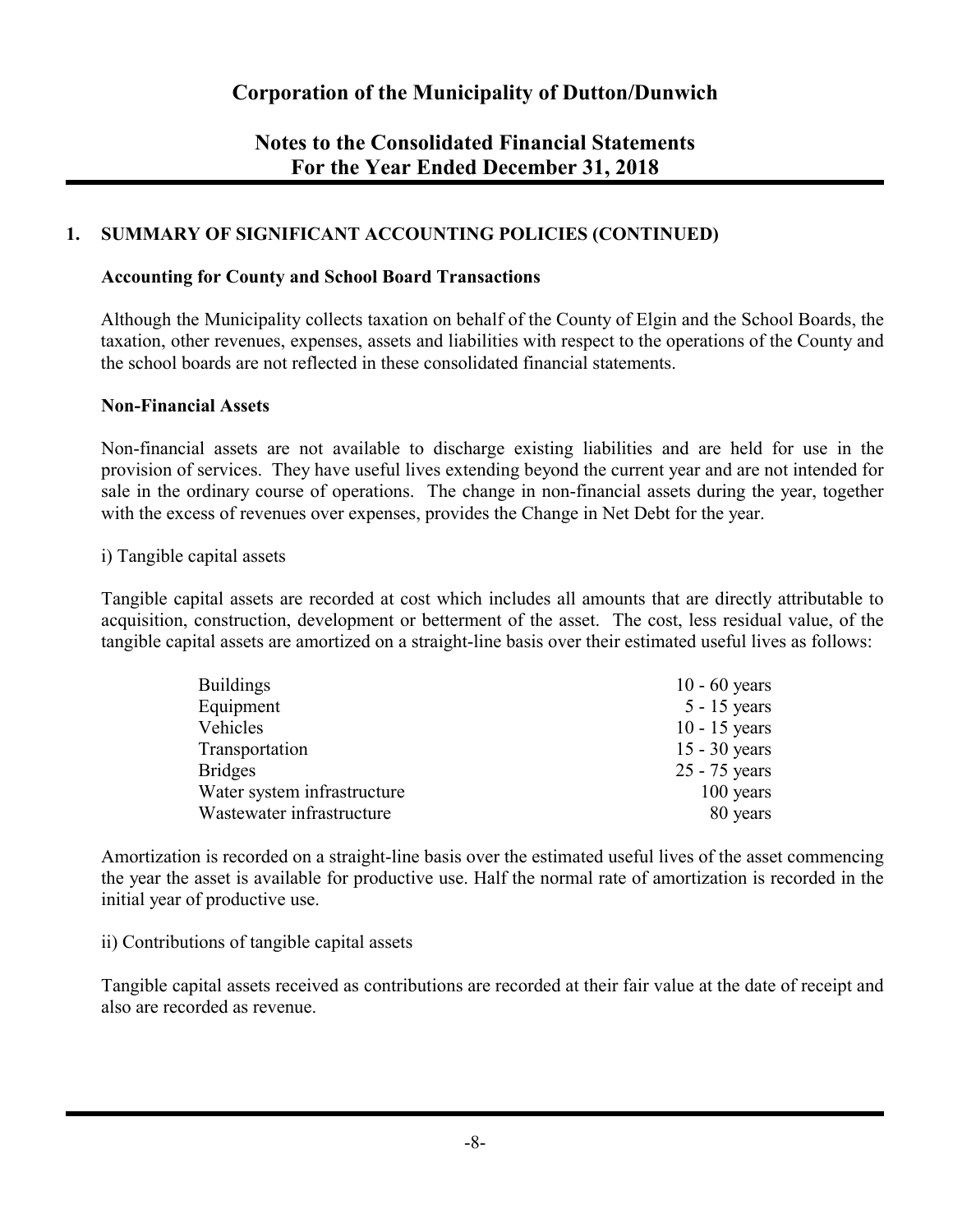## **Notes to the Consolidated Financial Statements For the Year Ended December 31, 2018**

## **1. SUMMARY OF SIGNIFICANT ACCOUNTING POLICIES (CONTINUED)**

## **Non-Financial Assets (Continued)**

iii) Inventories

Inventories held for consumption are recorded at the lower of cost and replacement cost.

iv) Works of art and cultural and historic assets

Works of art and cultural and historic assets are not recorded as assets in these financial statements.

## **Deferred Revenue**

Government transfers, contributions and other amounts are received from third parties pursuant to legislation, regulation or agreement and may only be used in the conduct of certain programs, in the completion of specific work. In addition, certain user charges and fees which have been collected but for which the related services have yet to be performed. Revenue is recognized in the period when the related expense is incurred and services performed.

#### **Solid Waste Landfill Closure and Post-Closure Liability**

Landfill closure and post-closure care requirements have been defined in accordance with industry standards and include covering and landscaping of the landfill, pumping of ground water and leachates from the site, and ongoing environmental monitoring, site inspection and maintenance. The Municipality discounts these future cash flows for closure and post-closure care activities at the Municipality's average long-term borrowing rate.

#### **Government Transfers**

Government transfers are recognized in the consolidated financial statements as revenues in the period in which events giving rise to the transfer occur, providing the transfers are authorized, any eligibility criteria have been met including performance and return requirements, and reasonable estimates of the amounts can be determined. Any amount received but restricted is recorded as deferred revenue in accordance with Section 3100 of the Public Sector Accounting Handbook and recognized as revenue in the period in which the resources are used for the purpose specified.

In addition, the Municipality periodically receives senior government capital funding in the form of infrastructure grants and receives ongoing funding from the federal government as a result of an allocation of the gas tax funds.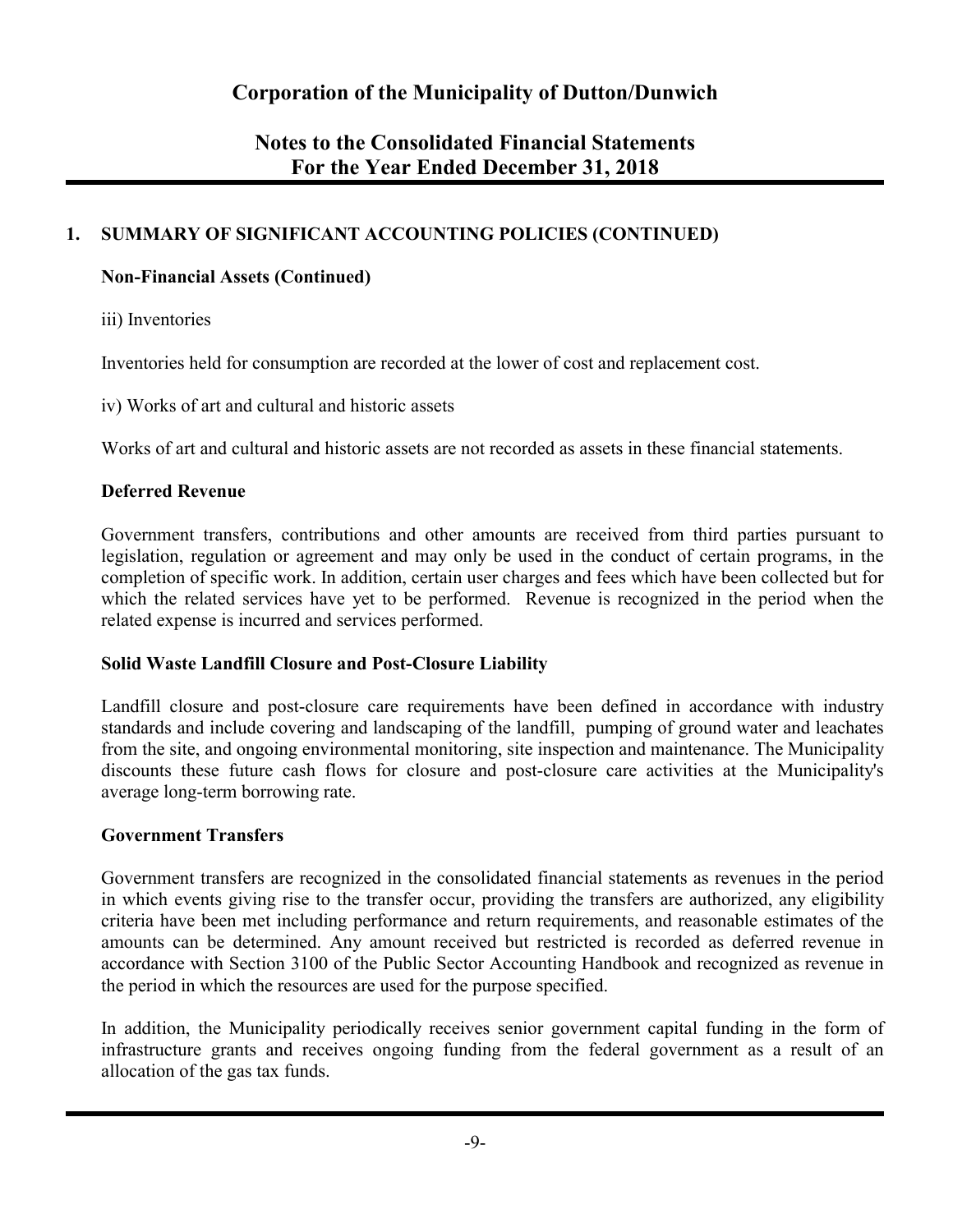## **Notes to the Consolidated Financial Statements For the Year Ended December 31, 2018**

## **1. SUMMARY OF SIGNIFICANT ACCOUNTING POLICIES (CONTINUED)**

### **Employee Benefit Plans**

The Municipality accounts for its participation in the Ontario Municipal Employees Retirement System (OMERS), a multi-employer public sector pension fund, as a defined contribution plan. The OMERS plan specifies the retirement benefits to be received by the employees based on the length of service and pay rates. Employee benefits include post employment benefits. Post employment benefits are subject to actuarial valuations and are accrued in accordance with the projected benefit method, prorated on service and management's best estimate of salary escalation and retirement ages of employees. Any actuarial gains and losses related to past service of employees are amortized over the expected average remaining service period.

## **Tax Revenues**

In 2018 the Municipality received \$3,706,245 (2017 - \$3,554,087) in property tax revenues for municipal purposes. The authority to levy and collect property taxes is established under the Municipal Act 2001, the Assessment Act, the Education Act, and other legislation.

The property tax levy is determined each year through Council's approval of the annual budget. Municipal tax rates are set annually by Council for each class or type of property, in accordance with legislation and Council-approved policies, in order to raise the revenue required to meet operating budget requirements. Education tax rates are established by the Province each year in order to fund costs of education on a Province-wide basis.

Taxation revenues are recorded at the time billings are issued. Additional property tax revenue can be added throughout the year, related to new properties that become occupied, or that become subject to property tax, after the return of the annual assessment roll used for billing purposes. The Municipality may receive supplementary assessment rolls over the course of the year from MPAC that identify new or omitted assessments. Property taxes for these supplementary/omitted amounts are then billed according to the approved tax rate for the property class.

Taxation revenues in any year may also be reduced as a result of reductions in assessment value rising from assessment and/or tax appeals. Each year, an amount is identified to cover the estimated amount of revenue loss attributable to assessment appeals, tax appeals or other deficiencies in tax revenue (e.g. uncollectible amounts, write-offs, etc.).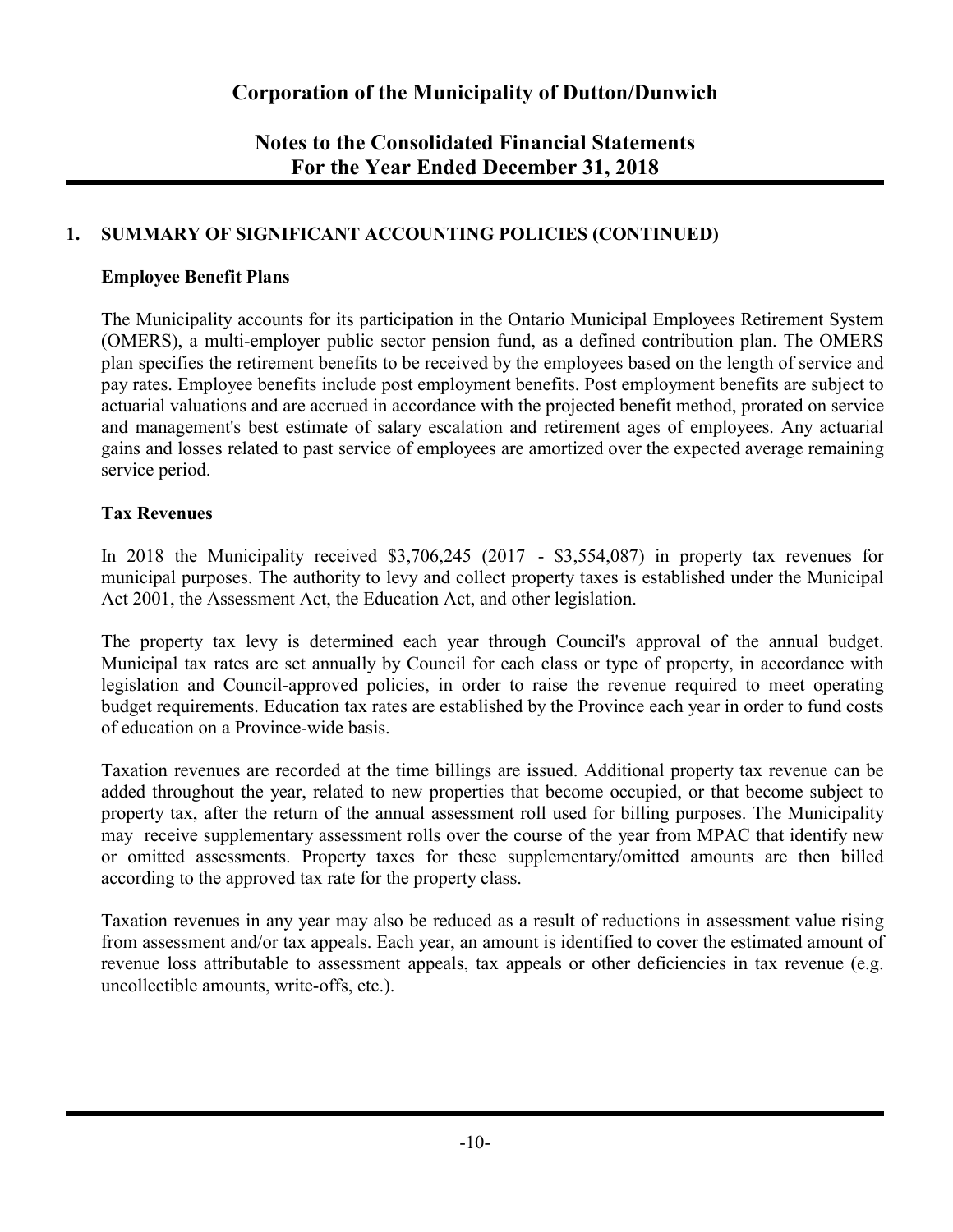## **Notes to the Consolidated Financial Statements For the Year Ended December 31, 2018**

## **1. SUMMARY OF SIGNIFICANT ACCOUNTING POLICIES (CONTINUED)**

## **Use of Estimates**

The preparation of consolidated financial statements in conformity with Canadian public sector accounting standards requires management to make estimates and assumptions that affect the reported amounts of assets and liabilities and disclosure of contingent assets and liabilities at the date of the financial statements, and the reported amounts of revenues and expenses during the period. Significant estimates include assumptions used in estimating provisions for accrued liabilities, allowances for vacancies, rebates and uncollectible property taxes and in performing actuarial valuations of employee future benefits.

Actual results could differ from management's best estimates as additional information becomes available in the future.

### **Financial Instruments**

The Municipality's financial instruments and consist of cash and cash equivalents, accounts receivable, taxes receivable, accounts payable and accrued liabilities and long-term liabilities. Unless otherwise noted, it is management's opinion that the Municipality is not exposed to significant interest, currency, or credit risk arising from these consolidated financial instruments.

## **Environmental Provisions and Contaminated Sites**

The Municipality's may be exposed to litigation or other costs of remediation due to contaminated properties in it's jurisdiction. A liability for remediation is recognized in the financial statements when an environmental standard exists, contamination exceeds the standard, the government is responsible for the remediation and a reasonable estimate of the liability can be made. As at December 31, 2018 there were no properties that the Municipality was responsible to remedy and has accrued any known liabilities and expensed all known costs (if any).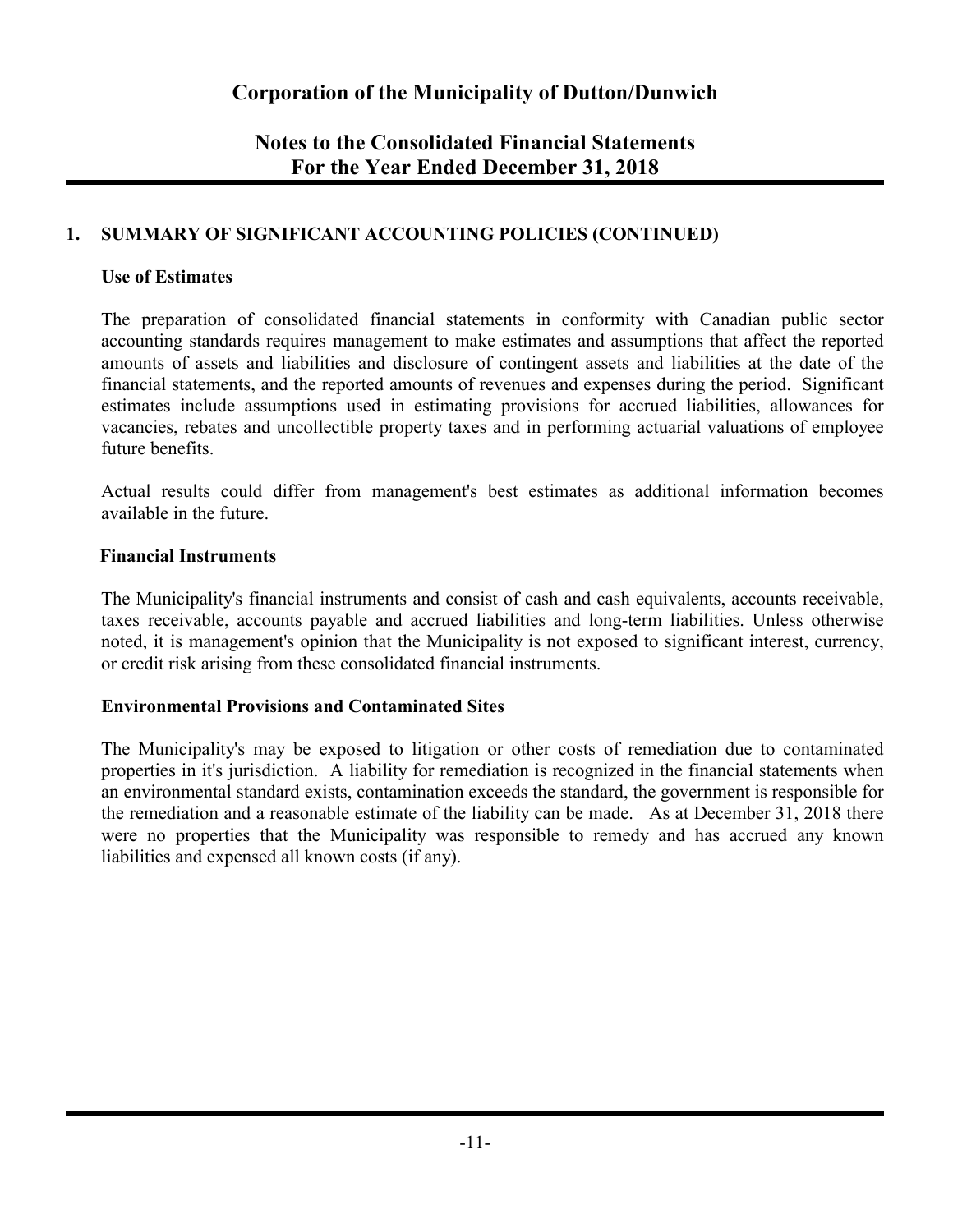## **Notes to the Consolidated Financial Statements For the Year Ended December 31, 2018**

## **2. COMPARATIVE FINANCIAL STATEMENTS**

The Municipality restated the prior year figures to consolidate 26% of the operations of the Tri-County Water Board. This restatement increased the tangible capital assets, and the accumulated surplus amounts reported at December 31, 2017. The annual surplus was decreased by \$115,093 for the loss reported by The Tri-County Water Board in 2017, but there was no impact on the operating surplus of the Municipality.  $\mathbf{C}$ 

| Accounts receivable                                                                                               | 103,245     |
|-------------------------------------------------------------------------------------------------------------------|-------------|
| Accounts payable and accrued liabilities                                                                          | (5,768)     |
| Decrease in net financial debt                                                                                    | 97,477      |
| Tangible capital assets, water infrastructure, cost<br>Tangible capital assets, water infrastructure, accumulated | 5,192,067   |
| amortization                                                                                                      | (1,711,522) |
| Increase in tangible capital assets                                                                               | 3,480,545   |
| Increase in accumulated surplus                                                                                   | 3,578,022   |

## **3. INVESTMENT IN ELGIN AREA PRIMARY WATER SUPPLY SYSTEM**

On January 1, 2018, the Municipality acquired approximately 1% of the Elgin Area Primary Water Supply System for \$252,000. The result of this acquisition increased the assets, liabilities and surplus of the Municipality. The increases in the financial position were as follows:

| Accounts receivable                                                                                               | 114,149    |
|-------------------------------------------------------------------------------------------------------------------|------------|
| Prepaids                                                                                                          | 1,010      |
| Accounts payable                                                                                                  | (29, 876)  |
| Long-term debt                                                                                                    | (188, 195) |
| Increase in net financial debt                                                                                    | (102, 912) |
| Tangible capital assets, water infrastructure, cost<br>Tangible capital assets, water infrastructure, accumulated | 991,570    |
| amortization                                                                                                      | (233,952)  |
| Increase in tangible capital assets                                                                               | 757,618    |
| Accumulated surplus                                                                                               | 654,706    |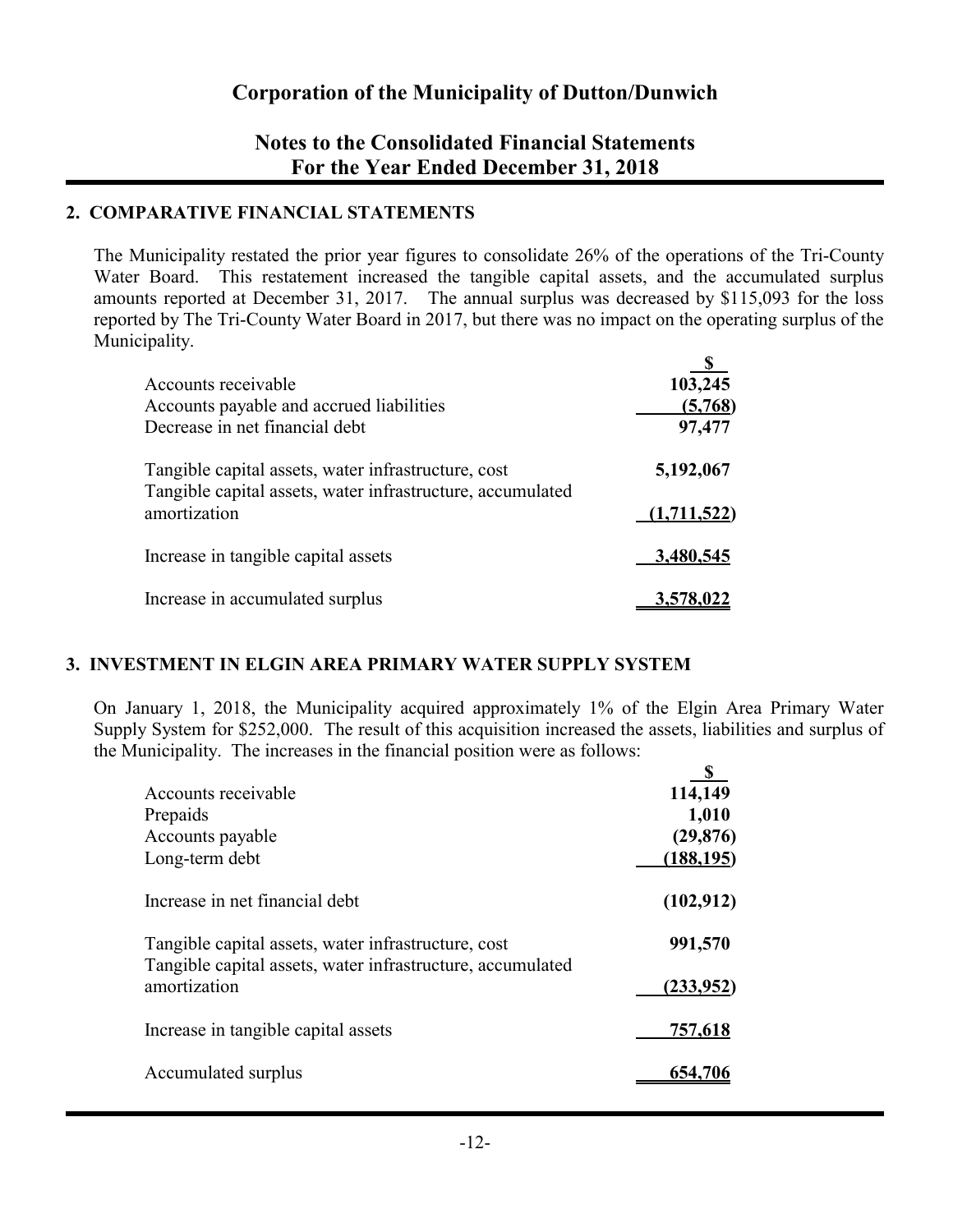# **Notes to the Consolidated Financial Statements For the Year Ended December 31, 2018**

### **4. TAXES RECEIVABLE**

|    |                                                    | 2018<br>$\mathbf{s}$ | 2017<br>$\mathbb{S}$ |
|----|----------------------------------------------------|----------------------|----------------------|
|    | Current taxes receivable                           | 585,724              | 569,383              |
|    | Arrears taxes receivable<br>Penalties and interest | 244,061<br>39,686    | 263,872<br>50,470    |
|    |                                                    |                      |                      |
|    |                                                    | 869,471              | 883,725              |
| 5. | <b>ACCOUNTS RECEIVABLE</b>                         |                      |                      |
|    |                                                    | 2018                 | 2017                 |
|    |                                                    | $\mathbf{s}$         | $\mathbb{S}$         |
|    | Trade and other                                    | 387,603              | 243,531              |
|    | Water and sewer receivables                        | 424,132              | 401,918              |
|    | HST receivable                                     | 112,209              | 146,515              |
|    | Other municipalities and school boards             | 116,721              | 133,399              |
|    | Drain grants                                       | 132,812              | 100,576              |
|    |                                                    | 1,173,477            | ,025,939             |

## **6. LOAN RECEIVABLE**

The Municipality has issued a loan in the amount of \$158,978, at 3% per annum, due in annual blended instalments of principal and interest of \$34,714 due August 2022.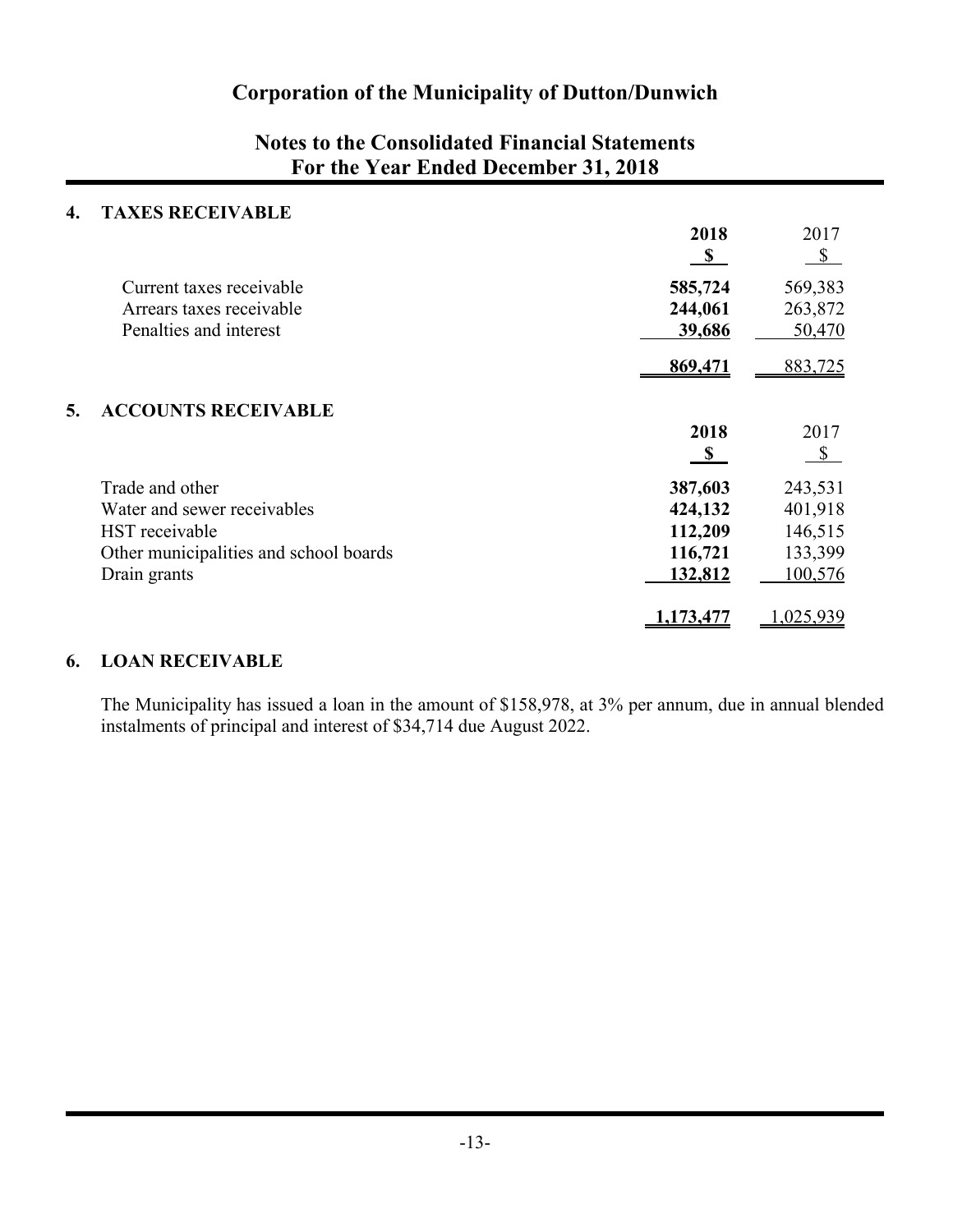# **Notes to the Consolidated Financial Statements For the Year Ended December 31, 2018**

## **7. TANGIBLE CAPITAL ASSETS**

| December 31, 2018                     |                         |              |                           |                         |
|---------------------------------------|-------------------------|--------------|---------------------------|-------------------------|
| <b>Cost</b>                           | Opening                 | Additions    | Disposals/<br>adjustments | Ending                  |
| Infrastructure                        |                         |              |                           |                         |
| Linear - Roadways                     | 7,112,353               | 453,607      | (66, 912)                 | 7,499,048               |
| Linear - Water Services               | 19,060,192              | 399,827      | 973,344                   | 20,433,363              |
| Linear - Waste Water                  | 4,653,172               |              |                           | 4,653,172               |
| <b>Bridges</b>                        | 2,896,387               | 54,610       |                           | 2,950,997               |
| <b>Infrastructure Total</b>           | 33,722,104              | 908,044      | 906,432                   | <u>35,536,580</u>       |
| <b>General</b>                        |                         |              |                           |                         |
| Land                                  | 2,319,641               | 109,502      |                           | 2,429,143               |
| Land Improvements                     | 270,670                 |              |                           | 270,670                 |
| <b>Building</b>                       | 9,145,423               | 79,361       |                           | 9,224,784               |
| Machinery and Equipment               | 1,359,129               | 93,213       |                           | 1,452,342               |
| Vehicles                              | 3,521,904               | 88,939       | (21, 953)                 | 3,588,890               |
| <b>General Total</b>                  | 16,616,767              | 371,015      | (21, 953)                 | 16,965,829              |
| <b>Total Cost</b>                     | 50,338,871              | 1,279,059    | 884,479                   | 52,502,409              |
| <b>Accumulated Amortization</b>       | Opening                 | Amortization | Disposal/                 | Ending                  |
|                                       |                         |              | adjustments               |                         |
| <b>Infrastructure</b>                 |                         |              |                           |                         |
| Linear - Roadways                     | 3,611,969               | 255,699      | (44, 637)                 | 3,823,031               |
| Linear - Water Services               | 3,989,974               | 351,835      | 215,722                   | 4,557,531               |
| Linear - Waste Water                  | 1,061,063               | 56,778       |                           | 1,117,841               |
| <b>Bridges</b>                        | 1,064,638               | 35,344       |                           | 1,099,982               |
| <b>Infrastructure Total</b>           | 9,727,644               | 699,656      | 171,085                   | 10,598,385              |
| <b>General</b>                        |                         |              |                           |                         |
| Land Improvements                     | 14,884                  | 13,262       |                           | 28,146                  |
| Building                              | 4,471,591               | 191,285      |                           | 4,662,876               |
| Machinery and Equipment               | 509,817                 | 87,366       |                           | 597,183                 |
| Vehicles                              | 1,677,736               | 207,303      | (14,274)                  | 1,870,765               |
| <b>General Total</b>                  | 6,674,028               | 499,216      | (14, 274)                 | 7,158,970               |
| <b>Total Accumulated Amortization</b> | 16,401,672              | 1,198,872    | 156,811                   | <u>17,757,355</u>       |
| <b>Net Book Value</b>                 | Opening                 |              |                           | Ending                  |
| Infrastructure                        |                         |              |                           |                         |
| Linear - Roadways                     | 3,500,384               |              |                           | 3,676,017               |
| Linear - Water Services               | 15,070,218              |              |                           | 15,875,832              |
| Linear - Waste Water                  | 3,592,109               |              |                           | 3,535,331               |
| Utility infrastructure                | 1,831,749<br>23,994,460 |              |                           | 1,851,015<br>24,938,195 |
| <b>General</b>                        |                         |              |                           |                         |
| Land                                  | 2,319,641               |              |                           | 2,429,143               |
| Land Improvements                     | 255,786                 |              |                           | 242,524                 |
| Building                              | 4,673,832               |              |                           | 4,561,908               |
| Machinery and Equipment               | 849,312                 |              |                           | 855,159                 |
| Vehicles                              | 1,844,168               |              |                           | 1,718,125               |
|                                       | 9,942,739               |              |                           | 9,806,859               |
| <b>Total Net Book Value</b>           | 33,937,199              |              |                           | 34,745,054              |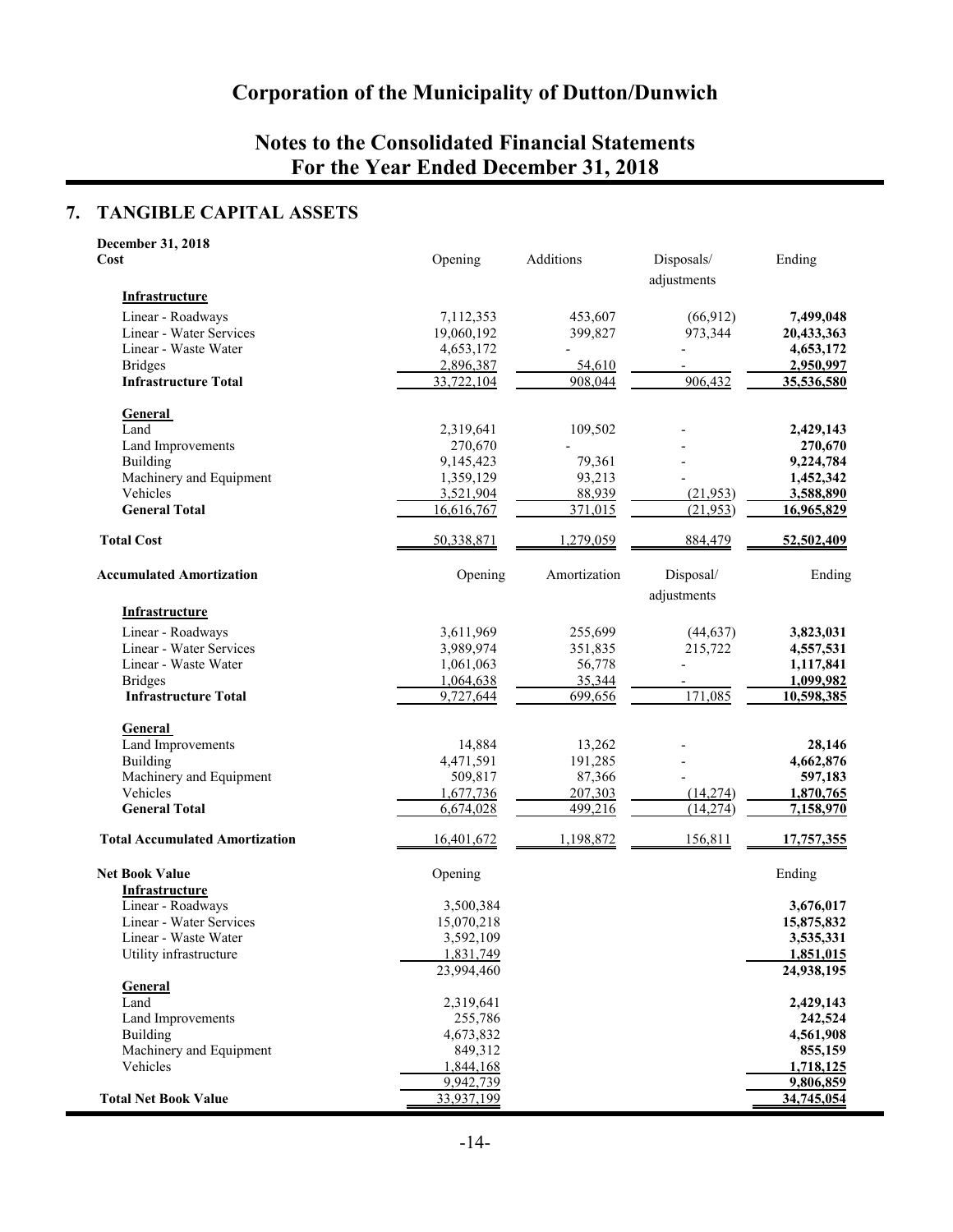# **Notes to the Consolidated Financial Statements For the Year Ended December 31, 2018**

## **7. TANGIBLE CAPITAL ASSETS (CONTINUED)**

| Additions<br>Cost<br>Opening<br>Disposals<br>Infrastructure<br>Linear - Roadways<br>6,639,949<br>488,554<br>(16, 150)<br>7,112,353<br>Linear - Water Services<br>18,837,096<br>229,656<br>(6,560)<br>19,060,192<br>Linear - Waste Water<br>4,398,245<br>254,927<br>4,653,172<br><b>Bridges</b><br>2,896,387<br>2,896,387<br><b>Infrastructure Total</b><br>973,137<br>(22, 710)<br>32,771,677<br>33,722,104<br><b>General</b><br>Land<br>2,344,641<br>(25,000)<br>2,319,641<br>200,985<br>69,685<br>Land Improvements<br>270,670<br>(250,000)<br>Building<br>9,329,287<br>66,136<br>9,145,423<br>Machinery and Equipment<br>1,331,688<br>27,441<br>1,359,129<br>Vehicle<br>3,423,117<br>408,492<br>(309, 705)<br>3,521,904<br>571,754<br><b>General Total</b><br>16,629,718<br>(584, 705)<br>16,616,767<br><b>Total Cost</b><br>49,401,395<br>1,544,891<br>50,338,871<br>(607, 415)<br><b>Accumulated Amortization</b><br>Opening<br>Amortization<br>Disposal<br>Ending<br><b>Infrastructure</b><br>Linear - Roadways<br>3,376,022<br>242,245<br>(6,298)<br>3,611,969<br>Linear - Water Services<br>3,683,624<br>309,696<br>(3,346)<br>3,989,974<br>Linear - Waste Water<br>1,005,353<br>55,710<br>1,061,063<br><b>Bridges</b><br>1,029,294<br>35,344<br>1,064,638<br>(9,644)<br><b>Infrastructure Total</b><br>9,094,293<br>642,995<br>9,727,644<br>General<br>Land Improvements<br>4,320<br>10,564<br>14,884<br>(180, 010)<br><b>Building</b><br>4,464,239<br>187,362<br>4,471,591<br>Machinery and Equipment<br>440,941<br>68,876<br>509,817<br>Vehicle<br>1,823,154<br>158,884<br>(304, 302)<br>1,677,736<br><b>General Total</b><br>6,732,654<br>425,686<br>(484, 312)<br>6,674,028<br><b>Total Accumulated Amortization</b><br>15,826,947<br>1,068,681<br>(493,956)<br>16,401,672<br><b>Net Book Value</b><br>Opening<br>Ending<br>Infrastructure<br>Linear - Roadways<br>3,263,927<br>3,500,384<br>Linear - Water Services<br>15,153,472<br>15,070,218<br>Linear - Waste Water<br>3,392,892<br>3,592,109<br>Utility infrastructure<br>1,867,093<br>1,831,749<br>23,994,460<br>23,677,384<br>General<br>Land<br>2,344,641<br>2,319,641<br>Land improvements<br>196,665<br>255,786<br>Building<br>4,865,048<br>4,673,832<br>Machinery and Equipment<br>890,747<br>849,312<br>Vehicles<br>1,599,963<br>1,844,168<br>9,897,064<br>9,942,739<br><b>Total Net Book Value</b><br>33,574,448<br>33,937,199 | December 31, 2017 |  |        |
|-----------------------------------------------------------------------------------------------------------------------------------------------------------------------------------------------------------------------------------------------------------------------------------------------------------------------------------------------------------------------------------------------------------------------------------------------------------------------------------------------------------------------------------------------------------------------------------------------------------------------------------------------------------------------------------------------------------------------------------------------------------------------------------------------------------------------------------------------------------------------------------------------------------------------------------------------------------------------------------------------------------------------------------------------------------------------------------------------------------------------------------------------------------------------------------------------------------------------------------------------------------------------------------------------------------------------------------------------------------------------------------------------------------------------------------------------------------------------------------------------------------------------------------------------------------------------------------------------------------------------------------------------------------------------------------------------------------------------------------------------------------------------------------------------------------------------------------------------------------------------------------------------------------------------------------------------------------------------------------------------------------------------------------------------------------------------------------------------------------------------------------------------------------------------------------------------------------------------------------------------------------------------------------------------------------------------------------------------------------------------------------------------------------|-------------------|--|--------|
|                                                                                                                                                                                                                                                                                                                                                                                                                                                                                                                                                                                                                                                                                                                                                                                                                                                                                                                                                                                                                                                                                                                                                                                                                                                                                                                                                                                                                                                                                                                                                                                                                                                                                                                                                                                                                                                                                                                                                                                                                                                                                                                                                                                                                                                                                                                                                                                                           |                   |  | Ending |
|                                                                                                                                                                                                                                                                                                                                                                                                                                                                                                                                                                                                                                                                                                                                                                                                                                                                                                                                                                                                                                                                                                                                                                                                                                                                                                                                                                                                                                                                                                                                                                                                                                                                                                                                                                                                                                                                                                                                                                                                                                                                                                                                                                                                                                                                                                                                                                                                           |                   |  |        |
|                                                                                                                                                                                                                                                                                                                                                                                                                                                                                                                                                                                                                                                                                                                                                                                                                                                                                                                                                                                                                                                                                                                                                                                                                                                                                                                                                                                                                                                                                                                                                                                                                                                                                                                                                                                                                                                                                                                                                                                                                                                                                                                                                                                                                                                                                                                                                                                                           |                   |  |        |
|                                                                                                                                                                                                                                                                                                                                                                                                                                                                                                                                                                                                                                                                                                                                                                                                                                                                                                                                                                                                                                                                                                                                                                                                                                                                                                                                                                                                                                                                                                                                                                                                                                                                                                                                                                                                                                                                                                                                                                                                                                                                                                                                                                                                                                                                                                                                                                                                           |                   |  |        |
|                                                                                                                                                                                                                                                                                                                                                                                                                                                                                                                                                                                                                                                                                                                                                                                                                                                                                                                                                                                                                                                                                                                                                                                                                                                                                                                                                                                                                                                                                                                                                                                                                                                                                                                                                                                                                                                                                                                                                                                                                                                                                                                                                                                                                                                                                                                                                                                                           |                   |  |        |
|                                                                                                                                                                                                                                                                                                                                                                                                                                                                                                                                                                                                                                                                                                                                                                                                                                                                                                                                                                                                                                                                                                                                                                                                                                                                                                                                                                                                                                                                                                                                                                                                                                                                                                                                                                                                                                                                                                                                                                                                                                                                                                                                                                                                                                                                                                                                                                                                           |                   |  |        |
|                                                                                                                                                                                                                                                                                                                                                                                                                                                                                                                                                                                                                                                                                                                                                                                                                                                                                                                                                                                                                                                                                                                                                                                                                                                                                                                                                                                                                                                                                                                                                                                                                                                                                                                                                                                                                                                                                                                                                                                                                                                                                                                                                                                                                                                                                                                                                                                                           |                   |  |        |
|                                                                                                                                                                                                                                                                                                                                                                                                                                                                                                                                                                                                                                                                                                                                                                                                                                                                                                                                                                                                                                                                                                                                                                                                                                                                                                                                                                                                                                                                                                                                                                                                                                                                                                                                                                                                                                                                                                                                                                                                                                                                                                                                                                                                                                                                                                                                                                                                           |                   |  |        |
|                                                                                                                                                                                                                                                                                                                                                                                                                                                                                                                                                                                                                                                                                                                                                                                                                                                                                                                                                                                                                                                                                                                                                                                                                                                                                                                                                                                                                                                                                                                                                                                                                                                                                                                                                                                                                                                                                                                                                                                                                                                                                                                                                                                                                                                                                                                                                                                                           |                   |  |        |
|                                                                                                                                                                                                                                                                                                                                                                                                                                                                                                                                                                                                                                                                                                                                                                                                                                                                                                                                                                                                                                                                                                                                                                                                                                                                                                                                                                                                                                                                                                                                                                                                                                                                                                                                                                                                                                                                                                                                                                                                                                                                                                                                                                                                                                                                                                                                                                                                           |                   |  |        |
|                                                                                                                                                                                                                                                                                                                                                                                                                                                                                                                                                                                                                                                                                                                                                                                                                                                                                                                                                                                                                                                                                                                                                                                                                                                                                                                                                                                                                                                                                                                                                                                                                                                                                                                                                                                                                                                                                                                                                                                                                                                                                                                                                                                                                                                                                                                                                                                                           |                   |  |        |
|                                                                                                                                                                                                                                                                                                                                                                                                                                                                                                                                                                                                                                                                                                                                                                                                                                                                                                                                                                                                                                                                                                                                                                                                                                                                                                                                                                                                                                                                                                                                                                                                                                                                                                                                                                                                                                                                                                                                                                                                                                                                                                                                                                                                                                                                                                                                                                                                           |                   |  |        |
|                                                                                                                                                                                                                                                                                                                                                                                                                                                                                                                                                                                                                                                                                                                                                                                                                                                                                                                                                                                                                                                                                                                                                                                                                                                                                                                                                                                                                                                                                                                                                                                                                                                                                                                                                                                                                                                                                                                                                                                                                                                                                                                                                                                                                                                                                                                                                                                                           |                   |  |        |
|                                                                                                                                                                                                                                                                                                                                                                                                                                                                                                                                                                                                                                                                                                                                                                                                                                                                                                                                                                                                                                                                                                                                                                                                                                                                                                                                                                                                                                                                                                                                                                                                                                                                                                                                                                                                                                                                                                                                                                                                                                                                                                                                                                                                                                                                                                                                                                                                           |                   |  |        |
|                                                                                                                                                                                                                                                                                                                                                                                                                                                                                                                                                                                                                                                                                                                                                                                                                                                                                                                                                                                                                                                                                                                                                                                                                                                                                                                                                                                                                                                                                                                                                                                                                                                                                                                                                                                                                                                                                                                                                                                                                                                                                                                                                                                                                                                                                                                                                                                                           |                   |  |        |
|                                                                                                                                                                                                                                                                                                                                                                                                                                                                                                                                                                                                                                                                                                                                                                                                                                                                                                                                                                                                                                                                                                                                                                                                                                                                                                                                                                                                                                                                                                                                                                                                                                                                                                                                                                                                                                                                                                                                                                                                                                                                                                                                                                                                                                                                                                                                                                                                           |                   |  |        |
|                                                                                                                                                                                                                                                                                                                                                                                                                                                                                                                                                                                                                                                                                                                                                                                                                                                                                                                                                                                                                                                                                                                                                                                                                                                                                                                                                                                                                                                                                                                                                                                                                                                                                                                                                                                                                                                                                                                                                                                                                                                                                                                                                                                                                                                                                                                                                                                                           |                   |  |        |
|                                                                                                                                                                                                                                                                                                                                                                                                                                                                                                                                                                                                                                                                                                                                                                                                                                                                                                                                                                                                                                                                                                                                                                                                                                                                                                                                                                                                                                                                                                                                                                                                                                                                                                                                                                                                                                                                                                                                                                                                                                                                                                                                                                                                                                                                                                                                                                                                           |                   |  |        |
|                                                                                                                                                                                                                                                                                                                                                                                                                                                                                                                                                                                                                                                                                                                                                                                                                                                                                                                                                                                                                                                                                                                                                                                                                                                                                                                                                                                                                                                                                                                                                                                                                                                                                                                                                                                                                                                                                                                                                                                                                                                                                                                                                                                                                                                                                                                                                                                                           |                   |  |        |
|                                                                                                                                                                                                                                                                                                                                                                                                                                                                                                                                                                                                                                                                                                                                                                                                                                                                                                                                                                                                                                                                                                                                                                                                                                                                                                                                                                                                                                                                                                                                                                                                                                                                                                                                                                                                                                                                                                                                                                                                                                                                                                                                                                                                                                                                                                                                                                                                           |                   |  |        |
|                                                                                                                                                                                                                                                                                                                                                                                                                                                                                                                                                                                                                                                                                                                                                                                                                                                                                                                                                                                                                                                                                                                                                                                                                                                                                                                                                                                                                                                                                                                                                                                                                                                                                                                                                                                                                                                                                                                                                                                                                                                                                                                                                                                                                                                                                                                                                                                                           |                   |  |        |
|                                                                                                                                                                                                                                                                                                                                                                                                                                                                                                                                                                                                                                                                                                                                                                                                                                                                                                                                                                                                                                                                                                                                                                                                                                                                                                                                                                                                                                                                                                                                                                                                                                                                                                                                                                                                                                                                                                                                                                                                                                                                                                                                                                                                                                                                                                                                                                                                           |                   |  |        |
|                                                                                                                                                                                                                                                                                                                                                                                                                                                                                                                                                                                                                                                                                                                                                                                                                                                                                                                                                                                                                                                                                                                                                                                                                                                                                                                                                                                                                                                                                                                                                                                                                                                                                                                                                                                                                                                                                                                                                                                                                                                                                                                                                                                                                                                                                                                                                                                                           |                   |  |        |
|                                                                                                                                                                                                                                                                                                                                                                                                                                                                                                                                                                                                                                                                                                                                                                                                                                                                                                                                                                                                                                                                                                                                                                                                                                                                                                                                                                                                                                                                                                                                                                                                                                                                                                                                                                                                                                                                                                                                                                                                                                                                                                                                                                                                                                                                                                                                                                                                           |                   |  |        |
|                                                                                                                                                                                                                                                                                                                                                                                                                                                                                                                                                                                                                                                                                                                                                                                                                                                                                                                                                                                                                                                                                                                                                                                                                                                                                                                                                                                                                                                                                                                                                                                                                                                                                                                                                                                                                                                                                                                                                                                                                                                                                                                                                                                                                                                                                                                                                                                                           |                   |  |        |
|                                                                                                                                                                                                                                                                                                                                                                                                                                                                                                                                                                                                                                                                                                                                                                                                                                                                                                                                                                                                                                                                                                                                                                                                                                                                                                                                                                                                                                                                                                                                                                                                                                                                                                                                                                                                                                                                                                                                                                                                                                                                                                                                                                                                                                                                                                                                                                                                           |                   |  |        |
|                                                                                                                                                                                                                                                                                                                                                                                                                                                                                                                                                                                                                                                                                                                                                                                                                                                                                                                                                                                                                                                                                                                                                                                                                                                                                                                                                                                                                                                                                                                                                                                                                                                                                                                                                                                                                                                                                                                                                                                                                                                                                                                                                                                                                                                                                                                                                                                                           |                   |  |        |
|                                                                                                                                                                                                                                                                                                                                                                                                                                                                                                                                                                                                                                                                                                                                                                                                                                                                                                                                                                                                                                                                                                                                                                                                                                                                                                                                                                                                                                                                                                                                                                                                                                                                                                                                                                                                                                                                                                                                                                                                                                                                                                                                                                                                                                                                                                                                                                                                           |                   |  |        |
|                                                                                                                                                                                                                                                                                                                                                                                                                                                                                                                                                                                                                                                                                                                                                                                                                                                                                                                                                                                                                                                                                                                                                                                                                                                                                                                                                                                                                                                                                                                                                                                                                                                                                                                                                                                                                                                                                                                                                                                                                                                                                                                                                                                                                                                                                                                                                                                                           |                   |  |        |
|                                                                                                                                                                                                                                                                                                                                                                                                                                                                                                                                                                                                                                                                                                                                                                                                                                                                                                                                                                                                                                                                                                                                                                                                                                                                                                                                                                                                                                                                                                                                                                                                                                                                                                                                                                                                                                                                                                                                                                                                                                                                                                                                                                                                                                                                                                                                                                                                           |                   |  |        |
|                                                                                                                                                                                                                                                                                                                                                                                                                                                                                                                                                                                                                                                                                                                                                                                                                                                                                                                                                                                                                                                                                                                                                                                                                                                                                                                                                                                                                                                                                                                                                                                                                                                                                                                                                                                                                                                                                                                                                                                                                                                                                                                                                                                                                                                                                                                                                                                                           |                   |  |        |
|                                                                                                                                                                                                                                                                                                                                                                                                                                                                                                                                                                                                                                                                                                                                                                                                                                                                                                                                                                                                                                                                                                                                                                                                                                                                                                                                                                                                                                                                                                                                                                                                                                                                                                                                                                                                                                                                                                                                                                                                                                                                                                                                                                                                                                                                                                                                                                                                           |                   |  |        |
|                                                                                                                                                                                                                                                                                                                                                                                                                                                                                                                                                                                                                                                                                                                                                                                                                                                                                                                                                                                                                                                                                                                                                                                                                                                                                                                                                                                                                                                                                                                                                                                                                                                                                                                                                                                                                                                                                                                                                                                                                                                                                                                                                                                                                                                                                                                                                                                                           |                   |  |        |
|                                                                                                                                                                                                                                                                                                                                                                                                                                                                                                                                                                                                                                                                                                                                                                                                                                                                                                                                                                                                                                                                                                                                                                                                                                                                                                                                                                                                                                                                                                                                                                                                                                                                                                                                                                                                                                                                                                                                                                                                                                                                                                                                                                                                                                                                                                                                                                                                           |                   |  |        |
|                                                                                                                                                                                                                                                                                                                                                                                                                                                                                                                                                                                                                                                                                                                                                                                                                                                                                                                                                                                                                                                                                                                                                                                                                                                                                                                                                                                                                                                                                                                                                                                                                                                                                                                                                                                                                                                                                                                                                                                                                                                                                                                                                                                                                                                                                                                                                                                                           |                   |  |        |
|                                                                                                                                                                                                                                                                                                                                                                                                                                                                                                                                                                                                                                                                                                                                                                                                                                                                                                                                                                                                                                                                                                                                                                                                                                                                                                                                                                                                                                                                                                                                                                                                                                                                                                                                                                                                                                                                                                                                                                                                                                                                                                                                                                                                                                                                                                                                                                                                           |                   |  |        |
|                                                                                                                                                                                                                                                                                                                                                                                                                                                                                                                                                                                                                                                                                                                                                                                                                                                                                                                                                                                                                                                                                                                                                                                                                                                                                                                                                                                                                                                                                                                                                                                                                                                                                                                                                                                                                                                                                                                                                                                                                                                                                                                                                                                                                                                                                                                                                                                                           |                   |  |        |
|                                                                                                                                                                                                                                                                                                                                                                                                                                                                                                                                                                                                                                                                                                                                                                                                                                                                                                                                                                                                                                                                                                                                                                                                                                                                                                                                                                                                                                                                                                                                                                                                                                                                                                                                                                                                                                                                                                                                                                                                                                                                                                                                                                                                                                                                                                                                                                                                           |                   |  |        |
|                                                                                                                                                                                                                                                                                                                                                                                                                                                                                                                                                                                                                                                                                                                                                                                                                                                                                                                                                                                                                                                                                                                                                                                                                                                                                                                                                                                                                                                                                                                                                                                                                                                                                                                                                                                                                                                                                                                                                                                                                                                                                                                                                                                                                                                                                                                                                                                                           |                   |  |        |
|                                                                                                                                                                                                                                                                                                                                                                                                                                                                                                                                                                                                                                                                                                                                                                                                                                                                                                                                                                                                                                                                                                                                                                                                                                                                                                                                                                                                                                                                                                                                                                                                                                                                                                                                                                                                                                                                                                                                                                                                                                                                                                                                                                                                                                                                                                                                                                                                           |                   |  |        |
|                                                                                                                                                                                                                                                                                                                                                                                                                                                                                                                                                                                                                                                                                                                                                                                                                                                                                                                                                                                                                                                                                                                                                                                                                                                                                                                                                                                                                                                                                                                                                                                                                                                                                                                                                                                                                                                                                                                                                                                                                                                                                                                                                                                                                                                                                                                                                                                                           |                   |  |        |
|                                                                                                                                                                                                                                                                                                                                                                                                                                                                                                                                                                                                                                                                                                                                                                                                                                                                                                                                                                                                                                                                                                                                                                                                                                                                                                                                                                                                                                                                                                                                                                                                                                                                                                                                                                                                                                                                                                                                                                                                                                                                                                                                                                                                                                                                                                                                                                                                           |                   |  |        |
|                                                                                                                                                                                                                                                                                                                                                                                                                                                                                                                                                                                                                                                                                                                                                                                                                                                                                                                                                                                                                                                                                                                                                                                                                                                                                                                                                                                                                                                                                                                                                                                                                                                                                                                                                                                                                                                                                                                                                                                                                                                                                                                                                                                                                                                                                                                                                                                                           |                   |  |        |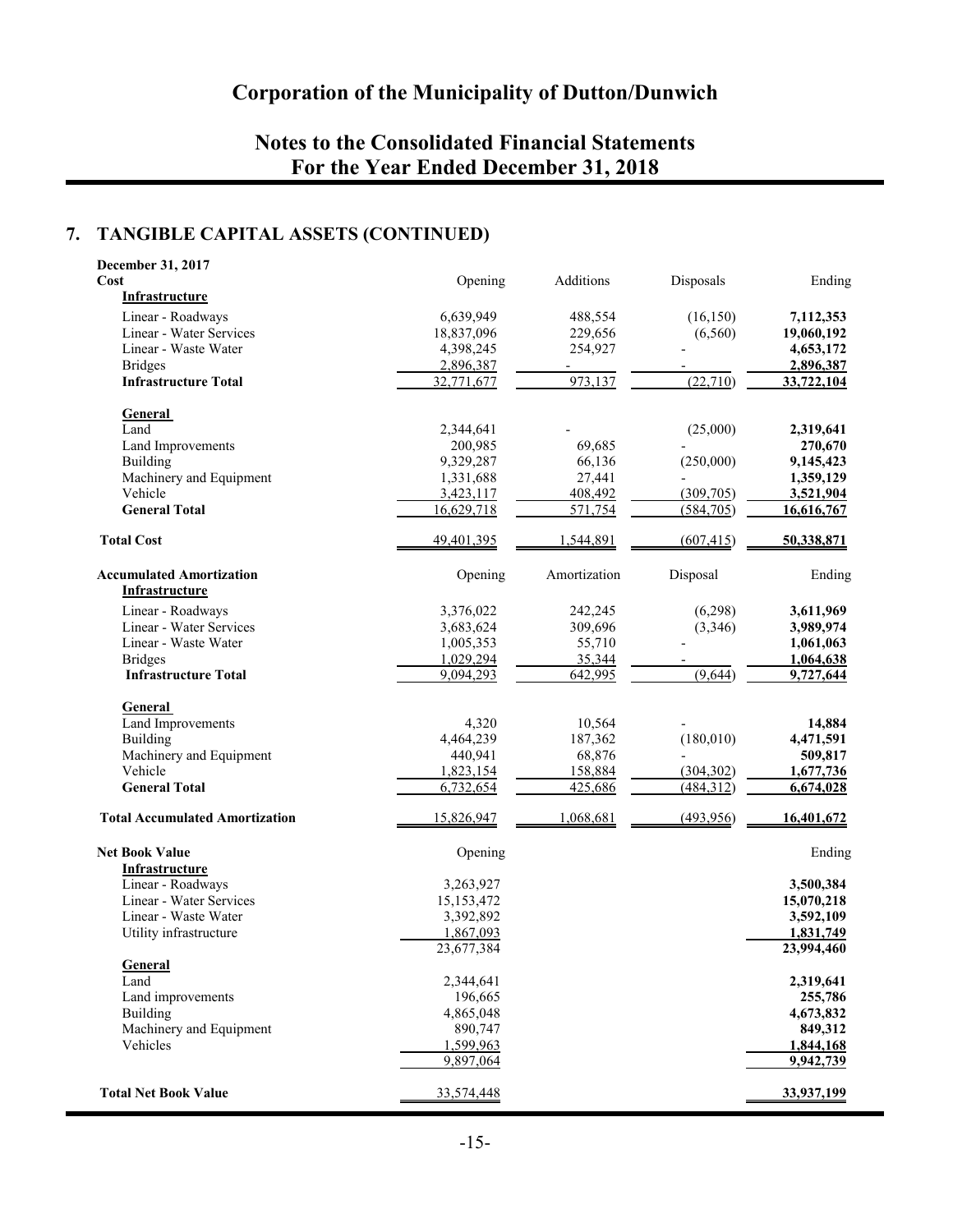## **Notes to the Consolidated Financial Statements For the Year Ended December 31, 2018**

### **8. BANK INDEBTEDNESS**

The Municipality has available a \$2,300,000 overdraft facility. This facility bears interest at the bank prime rate (December 31, 2017 - 2.70%). At year-end the Municipality had drawn \$nil (2017 - \$110,000) on this facility.

## **9. LANDFILL CLOSURE AND POST-CLOSURE LIABILITY**

The Ontario Environmental and Protection Act sets out regulatory requirements to properly close and maintain all active and inactive landfill sites. Under environmental law, there is a requirement for closure and post-closure care of solid waste landfill sites.

The total undiscounted closure and post-closure care costs at December 31, 2018 are estimated to be \$2 million (2017 - \$15 million).

The estimated liability of \$162,561 (2017 - \$40,239) represents the sum of the discounted future cash flows for closure and post-closure care activities discounted at the Municipality's current long term borrowing rate of 4.0%. The estimated remaining capacity of the Municipality site is approximately 230,000 (2017 - 229,000) cubic metres, which will be filled in 61 years (2017 - 115 years). Post-closure care is estimated to continue for a period of 25 years.

The liability is expected to be funded through budget allocation to a landfill reserve over the remaining life of the landfill.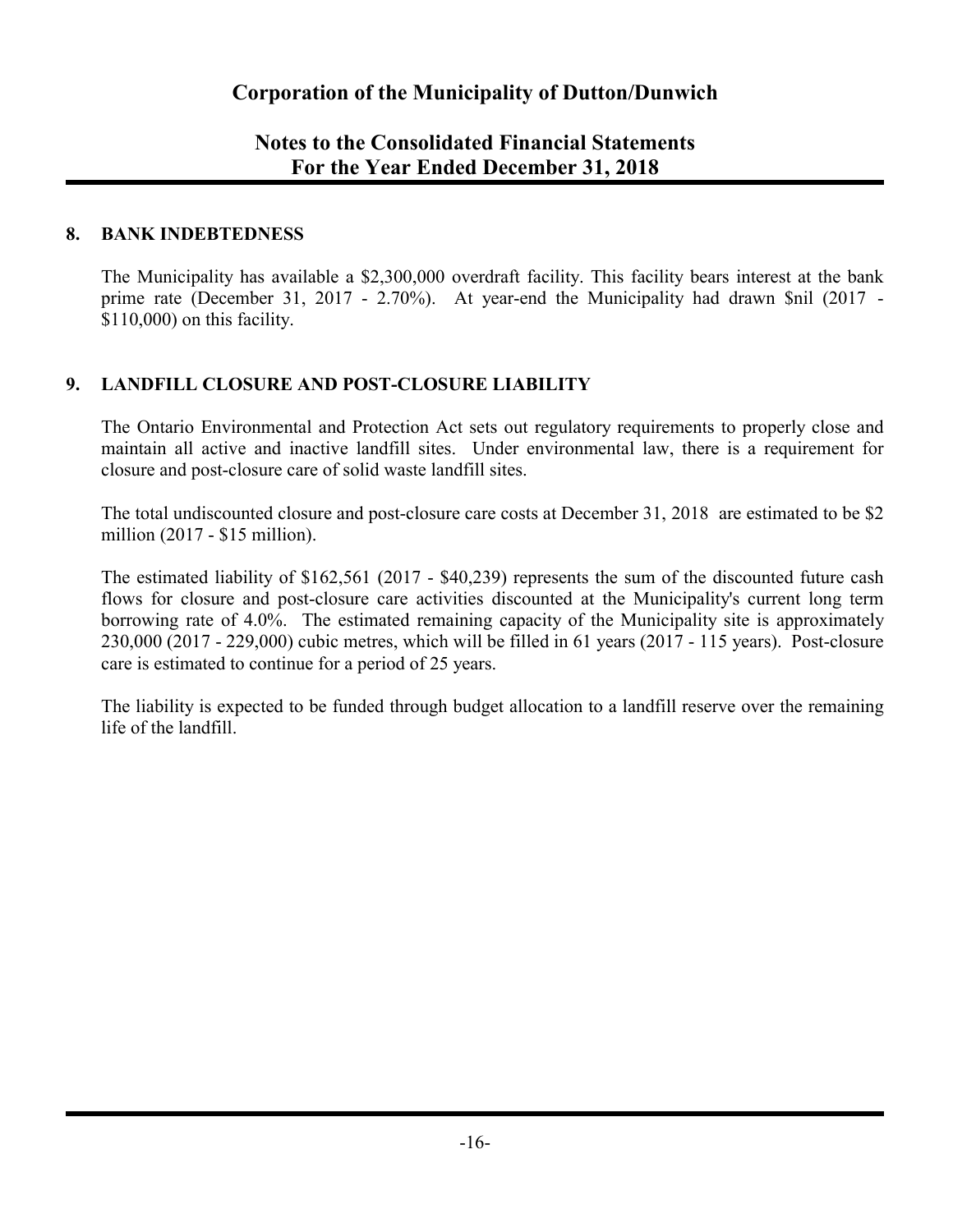## **Notes to the Consolidated Financial Statements For the Year Ended December 31, 2018**

#### **10. DEFERRED REVENUE**

A requirement of the public sector accounting principles of the Canadian Institute of Chartered Accountants, is that obligatory reserve funds be reported as deferred revenue. This requirement is in place as provincial legislation restricts how these funds may be used and under certain circumstances these funds may possibly be refunded. The balances in the obligatory reserve funds of the Municipality are summarized below, in addition to other deferred revenues:

|                                 | 2018          | 2017          |
|---------------------------------|---------------|---------------|
|                                 | $\mathbf{\$}$ | $\mathcal{S}$ |
| <b>Obligatory Reserve Funds</b> |               |               |
| Recreation land                 | 3,500         | 3,500         |
| Sewage debt                     | 113,220       | 121,939       |
| Federal Gas Tax                 | 8,077         | 8,077         |
|                                 | 124,797       | 133,516       |
| <b>Other Deferred Revenue</b>   | 357,487       | 30,978        |
|                                 | 482,284       | 164 494       |
|                                 |               |               |

## **11. TRUST FUNDS**

Trust funds administered by the Municipality amounting to \$42,756 (2017 - \$72,948) have not been included in the Consolidated Statement of Financial Position nor have their operations been included in the Consolidated Statement of Operations.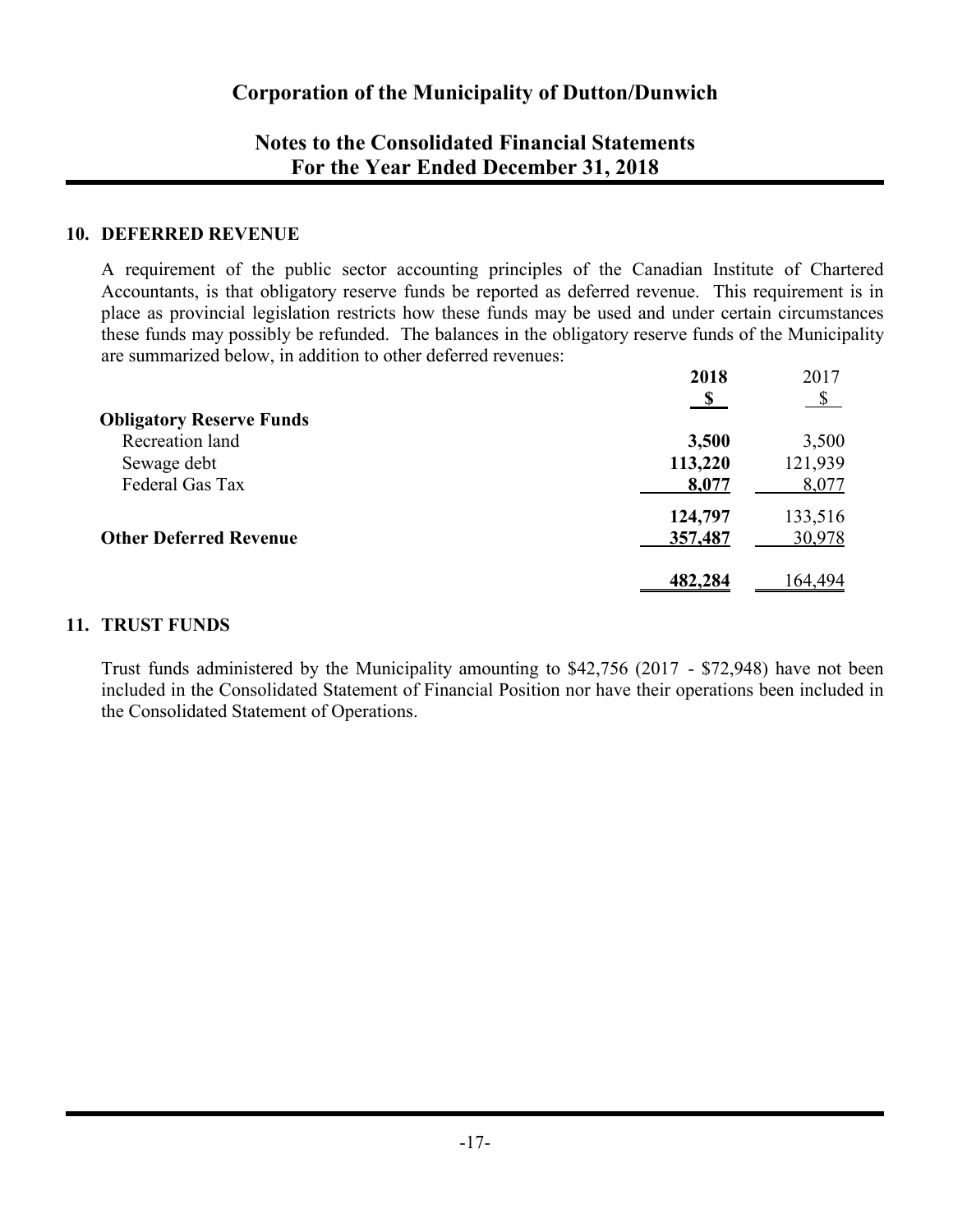## **Notes to the Consolidated Financial Statements For the Year Ended December 31, 2018**

## **12. NET LONG-TERM LIABILITIES**

a) The balance of net long-term liabilities reported on the Consolidated Statement of Financial Position consists of the following:

| Long-term liabilities incurred by the Municipality and outstanding<br>at the end of the year |                           |                              |                       |                                             |                        | 2018<br>$\mathbf{s}$<br>4,617,526 | 2017<br>\$<br>4,028,018 |
|----------------------------------------------------------------------------------------------|---------------------------|------------------------------|-----------------------|---------------------------------------------|------------------------|-----------------------------------|-------------------------|
| Long-term liabilities assumed through consolidation by the<br>Municipality                   |                           |                              |                       |                                             |                        | 155,539                           |                         |
| Tile drainage loans assumed by individuals                                                   |                           |                              |                       |                                             |                        | (38, 388)                         | (63, 632)               |
| Total long-term liabilities at the end of the year                                           |                           |                              |                       |                                             | 4,734,677<br>3,964,386 |                                   |                         |
| b) Principal repayments are summarized as follows:                                           |                           |                              |                       |                                             |                        |                                   |                         |
| Recoverable from:                                                                            | 2019<br>S                 | 2020<br>$\sqrt{\frac{2}{2}}$ | 2021<br>$\frac{1}{2}$ | 2022<br>$\mathbf{\underline{\mathfrak{S}}}$ | 2023<br>$\mathcal{S}$  | Beyond<br>$\mathbb{S}$            | Total<br>$\mathcal{S}$  |
| General tax revenue<br>User charges                                                          | 199,450<br><u>398,624</u> | 200,188<br>370,017           | 199,255<br>215,028    | 182,109<br>175,641                          | 187,663<br>167,917     | 1,425,468<br>1,013,317            | 2,394,133<br>2,340,544  |
|                                                                                              | 598,074                   | 570,205                      | 414,283               | 357,750                                     | 355,580                | 2,438,785                         | 4,734,677               |

- c) The Municipality has an annual debt repayment limit of \$866,195 as of January 1, 2018.
- d) Interest rates range from 2.11% to 8.85%. Interest expense on long-term liabilities in 2018 amounted to \$151,926 (2017 - \$150,154).
- e) The Municipality is contingently liable for municipality debt with respect to tile drainage loans. The total amount outstanding as at December 31, 2018 is \$38,388 (2017 - \$63,632) and is not recorded on the Consolidated Statement of Financial Position.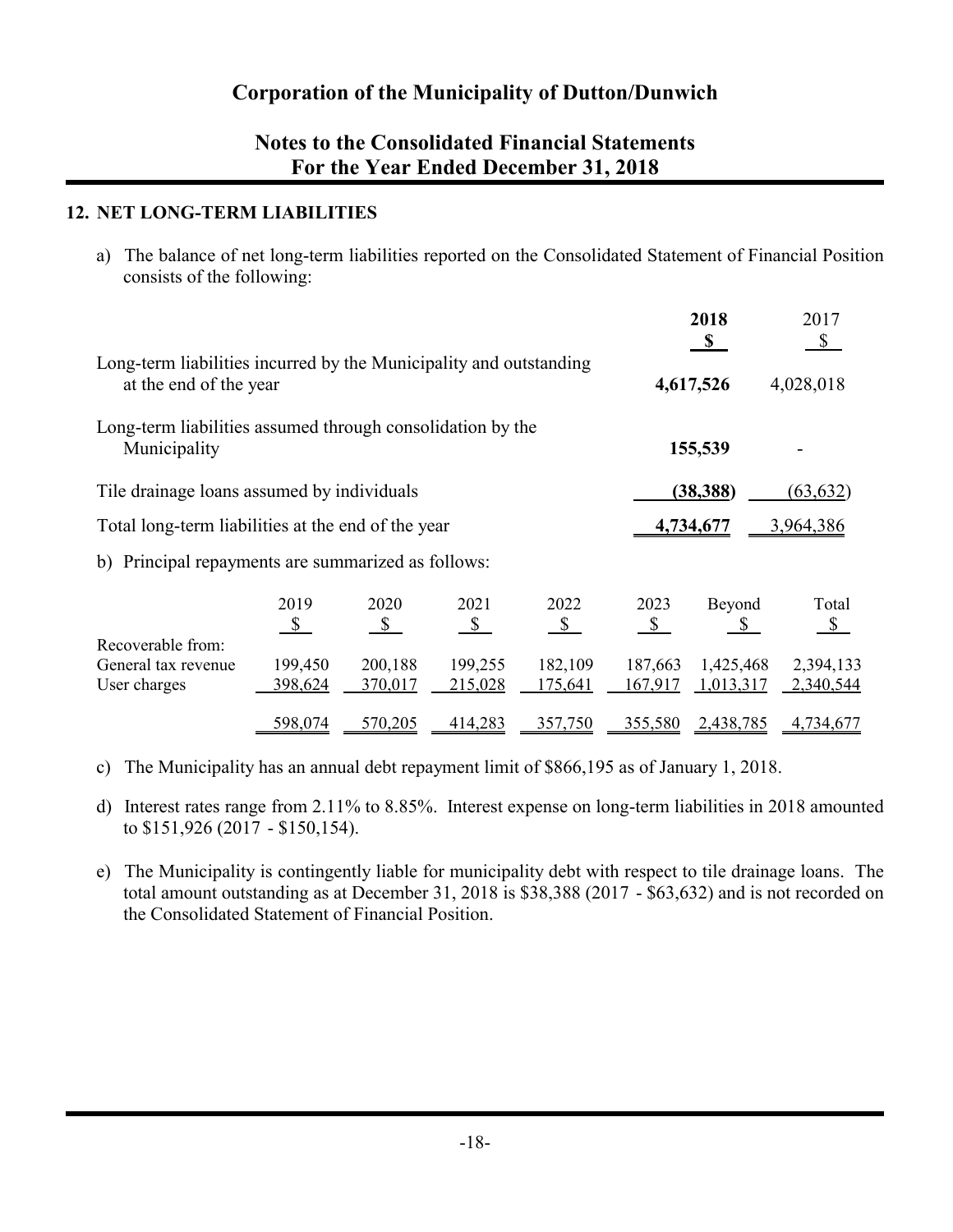# **Notes to the Consolidated Financial Statements For the Year Ended December 31, 2018**

## **13. ACCUMULATED SURPLUS**

The accumulated surplus consists of individual fund surplus/(deficit), reserves and amounts invested in tangible capital assets as follows: **2018** 2017

|                                                      | 2010        | 2017         |
|------------------------------------------------------|-------------|--------------|
|                                                      | $\mathbf S$ | $\mathbb{S}$ |
| <b>SURPLUS (DEFICIT)</b>                             |             |              |
| General revenue fund                                 | (34,673)    | 172,267      |
| Benefiting land owners                               | (671, 441)  | (540, 846)   |
| Invested in tangible capital assets                  | 34,745,054  | 33,937,199   |
| Unfunded capital                                     | (130, 491)  | (466, 955)   |
| Reserves                                             | 1,531,124   | 1,237,094    |
|                                                      | 35,439,573  | 34, 338, 759 |
| <b>AMOUNTS TO BE RECOVERED</b>                       |             |              |
| Landfill costs                                       | (162, 561)  | (40,239)     |
| Net long-term liabilities                            | (4,734,677) | (3,964,386)  |
|                                                      | (4,897,238) | (4,004,625)  |
| <b>ACCUMULATED SURPLUS</b>                           | 30,542,335  | 30,334,134   |
| <b>RESERVES</b>                                      |             |              |
| Reserves set aside for specific purposes by Council: |             |              |
| Working capital                                      | 264,231     | 264,231      |
| <b>Election</b> purposes                             |             | 15,000       |
| Fire purposes                                        | 146,988     | 41,215       |
| Roadway purposes                                     | 168,908     | 168,908      |
| Sewage purposes                                      | (63, 447)   | (64, 882)    |
| Waterworks purposes                                  | 203,178     | 236,120      |
| Landfill purposes                                    | 10,000      | 10,000       |
| Recreation purposes                                  | 277,105     | 53,193       |
| Tri-county water system                              | 180,608     | 180,608      |
| Dutton Hydro Limited                                 |             | 141,815      |
| Other purposes                                       | 25,513      | 35,148       |
| Consolidated water reserves                          | 318,040     | 155,738      |
| Total reserves                                       | 1,531,124   | 1,237,094    |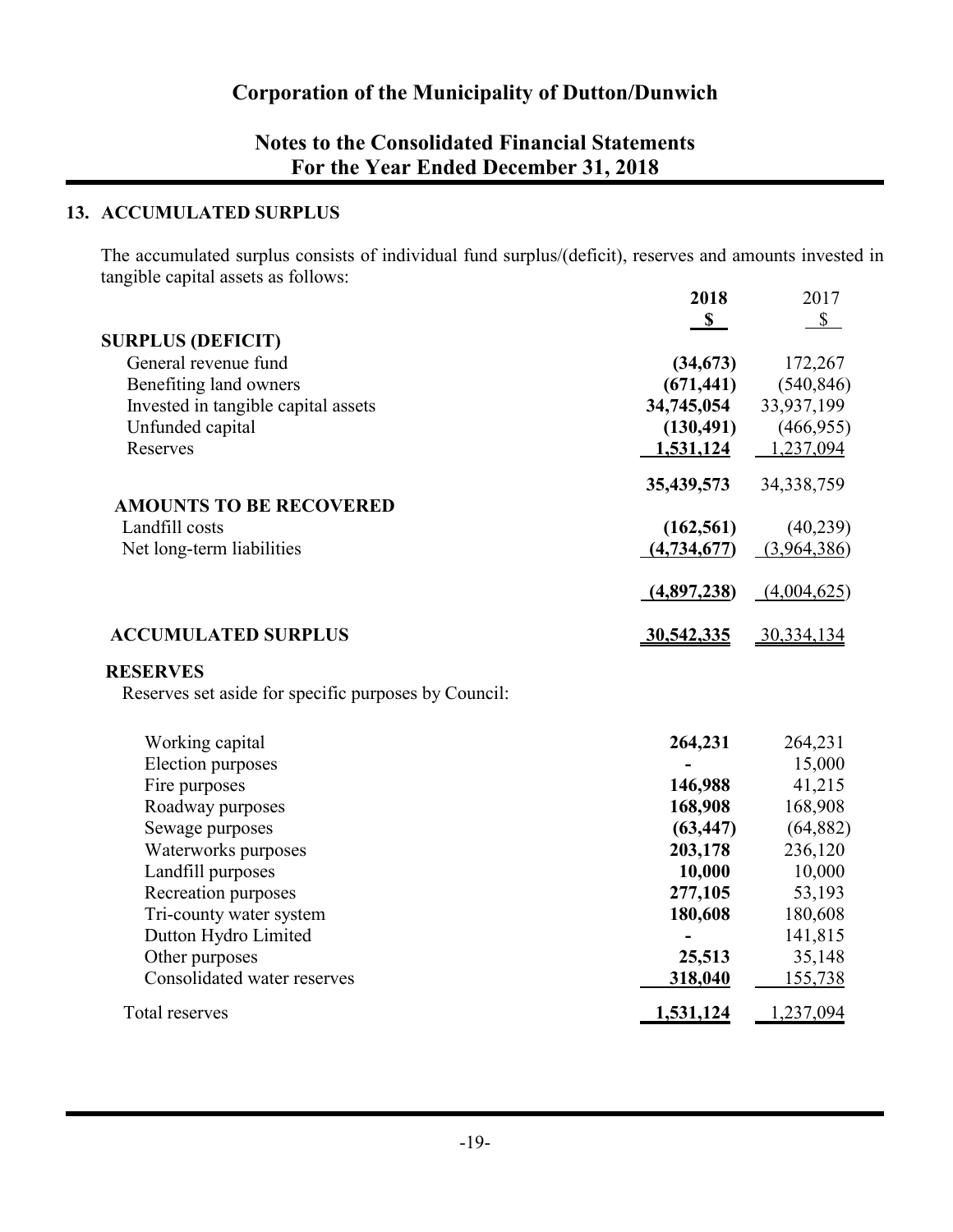## **Notes to the Consolidated Financial Statements For the Year Ended December 31, 2018**

### **14. PENSION AGREEMENTS**

The Municipality makes contributions to the Ontario Municipal Employees Retirement Fund (OMERS), which is a multi-employer plan, on behalf of its staff. The plan is a defined benefit plan which specifies the amount of the retirement benefit to be received by the employees based on the length of service and rates of pay. Each year, an independent actuary determines the funding status of OMERS Primary Pension Plan (the Plan) by comparing the actuarial value of invested assets to the estimated present value of all pension benefits the members have earned to date. The most recent actuarial valuation of the Plan was conducted December 31, 2018, and the results of this valuation disclosed actuarial liabilities of \$100.1 billion in respect of benefits accrued for service with actuarial assets at that date of \$95.9 billion leaving an actuarial deficit of \$4.2 billion.

Since any surpluses or deficits are a joint responsibility of all Ontario municipalities and their employees, the Municipality does not recognize any share of the OMERS Pension surplus or deficit in these consolidated financial statements.

The amount contributed to OMERS for 2018 was \$144,101 (2017 - \$151,304).

## **15. OPERATION OF THE COUNTY OF ELGIN AND SCHOOL BOARDS**

During 2018, requisitions were made by the County of Elgin and the school boards requiring the Municipality to collect property taxes and payments in lieu of property taxes on their behalf. The amounts collected and remitted are summarized below:

|                                    | <b>School</b> |           | School        |           |
|------------------------------------|---------------|-----------|---------------|-----------|
|                                    | <b>Boards</b> | County    | <b>Boards</b> | County    |
|                                    | 2018          | 2018      | 2017          | 2017      |
|                                    |               |           |               |           |
| Taxation                           | 862,268       | 2,639,955 | 842,169       | 2,516,840 |
| Share of payments in lieu of taxes | 94,390        | 102,584   | 91,842        | 104,415   |
| Amounts requisitioned              | 956,658       | 2,742,539 | 934,011       | .621,255  |

## **16. CONTINGENT LIABILITIES**

From time to time, the Municipality is subject to claims and other lawsuits that arise in the ordinary course of business. These claims may be covered by the Municipality's insurance up to a maximum amount per occurrence. In the opinion of management, any litigation, if successful would not have a material impact on the financial position of the Municipality.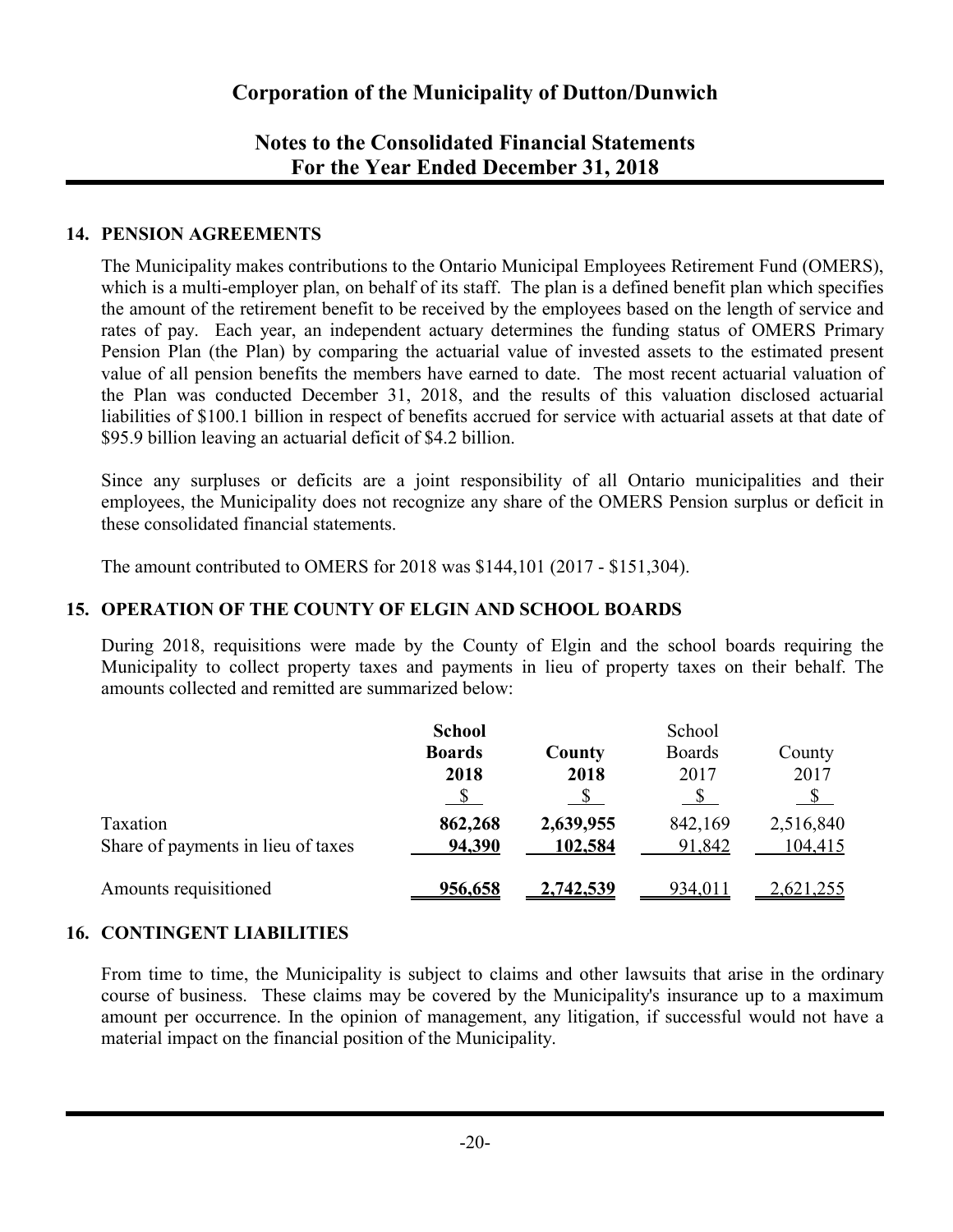## **Notes to the Consolidated Financial Statements For the Year Ended December 31, 2018**

## **17. BUDGET FIGURES**

The operating budget approved by the council of the Municipality for 2018 is reflected on the consolidated statement of operations. Budget figures have been reclassified for the purposes of these financial statements to comply with PSAB reporting requirements. These adjustments include reserve transfers, capital expenditures, amortization and debt financing and repayment.

|                                  | Approved      |              | <b>PSAB</b>   |
|----------------------------------|---------------|--------------|---------------|
|                                  | <b>Budget</b> | Adjustments  | <b>Budget</b> |
|                                  | $\mathbb{S}$  | $\mathbb{S}$ | \$            |
| <b>REVENUES</b>                  |               |              |               |
| Property taxation                | 3,557,778     |              | 3,557,778     |
| Taxation from other governments  | 143,900       |              | 143,900       |
| User charges and other           | 2,148,661     | 452,825      | 2,601,486     |
| Government transfers:            |               |              |               |
| Federal                          |               | 118,000      | 118,000       |
| Provincial                       | 530,500       | 20,936       | 551,436       |
| Other municipalities             | 525,413       |              | 525,413       |
| Penalties and interest on taxes  | 100,000       |              | 100,000       |
| Local improvement levies         | 165,361       |              | 165,361       |
| Other                            | 8,300         | 3,792        | 12,092        |
| Capital funding                  | 643,235       | (643, 235)   |               |
| <b>Total Revenues</b>            | 7,823,148     | (47, 682)    | 7,775,466     |
| <b>EXPENSES</b>                  |               |              |               |
| General government               | 1,141,475     | (24, 334)    | 1,117,141     |
| Fire and police protection       | 885,798       | 51,334       | 937,132       |
| Other protective services        | 224,732       |              | 224,732       |
| Transportation services          | 2,336,939     | (67, 669)    | 2,269,270     |
| Waterworks and sewer             | 1,540,677     | 1,099,352    | 2,640,029     |
| Garbage collection and disposal  | 374,779       | (1,249)      | 373,530       |
| Health services                  | 234,122       | 4,667        | 238,789       |
| Recreation and cultural services | 674,118       | (195, 279)   | 478,839       |
| Planning and zoning              | 59,900        |              | 59,900        |
| Agriculture                      | 144,900       |              | 144,900       |
| Reserve transfers                | 205,708       | (205,708)    |               |
| <b>Total Expenses</b>            | 7,823,148     | 661,114      | 8,484,262     |
| <b>BUDGETED ANNUAL SURPLUS</b>   |               | (708, 796)   | (708, 796)    |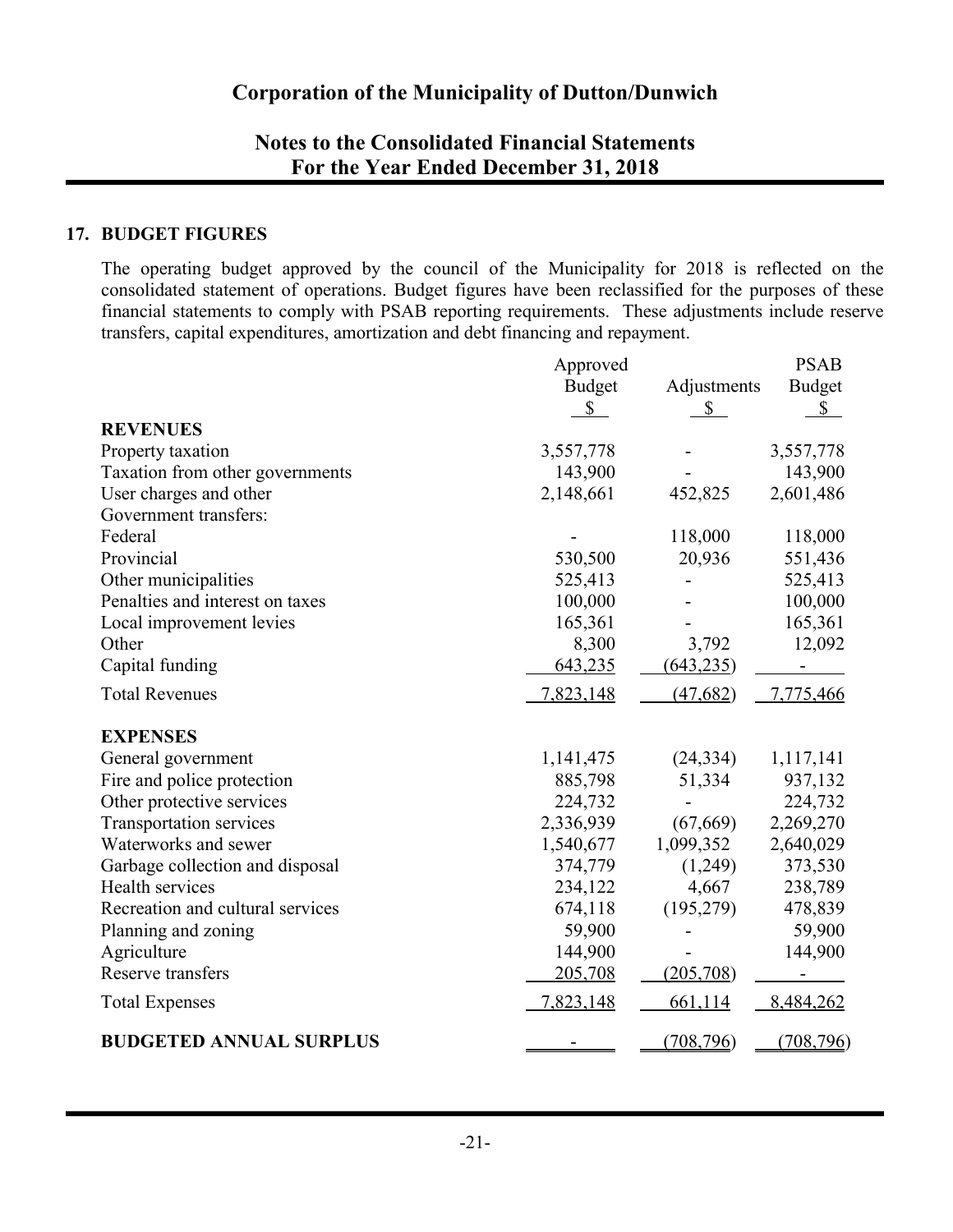# **Notes to the Consolidated Financial Statements For the Year Ended December 31, 2018**

## **18. SUPPLEMENTARY INFORMATION:**

|                                                                      | 2018        | 2017      |
|----------------------------------------------------------------------|-------------|-----------|
|                                                                      | $\mathbf S$ | \$        |
| [a] Current fund expenditures by object:                             |             |           |
| Salaries, wages and employee benefits                                | 2,511,994   | 2,465,834 |
| Long-term debt interest expense                                      | 151,926     | 150,154   |
| Materials and supplies                                               | 3,865,366   | 3,472,176 |
| Contracted services                                                  | 1,030,431   | 1,081,417 |
| Rents and financial expenses                                         | 7,508       | 25,646    |
| Amortization                                                         | 1,198,872   | 1,068,681 |
| Transfer to others                                                   | 118,839     | 58,174    |
|                                                                      | 8,884,936   | 8,322,082 |
| [b] Change in non-cash assets and liabilities related to operations: |             |           |
| (Increase) in taxes receivable                                       | 14,254      | (73, 322) |
| (Increase) in accounts receivable                                    | (33,391)    | 393,081   |
| (Increase) decrease in inventories and prepaid expenses              | 31,414      | (25, 624) |
| Increase (decrease) in accounts payable and accrued liabilities      | (209,779)   | 307,315   |
| Increase (decrease) in deposits                                      | (68,350)    | 22,282    |
| Increase (decrease) in deferred revenue                              | 317,790     | 52,051    |
|                                                                      | 51,938      | 675,783   |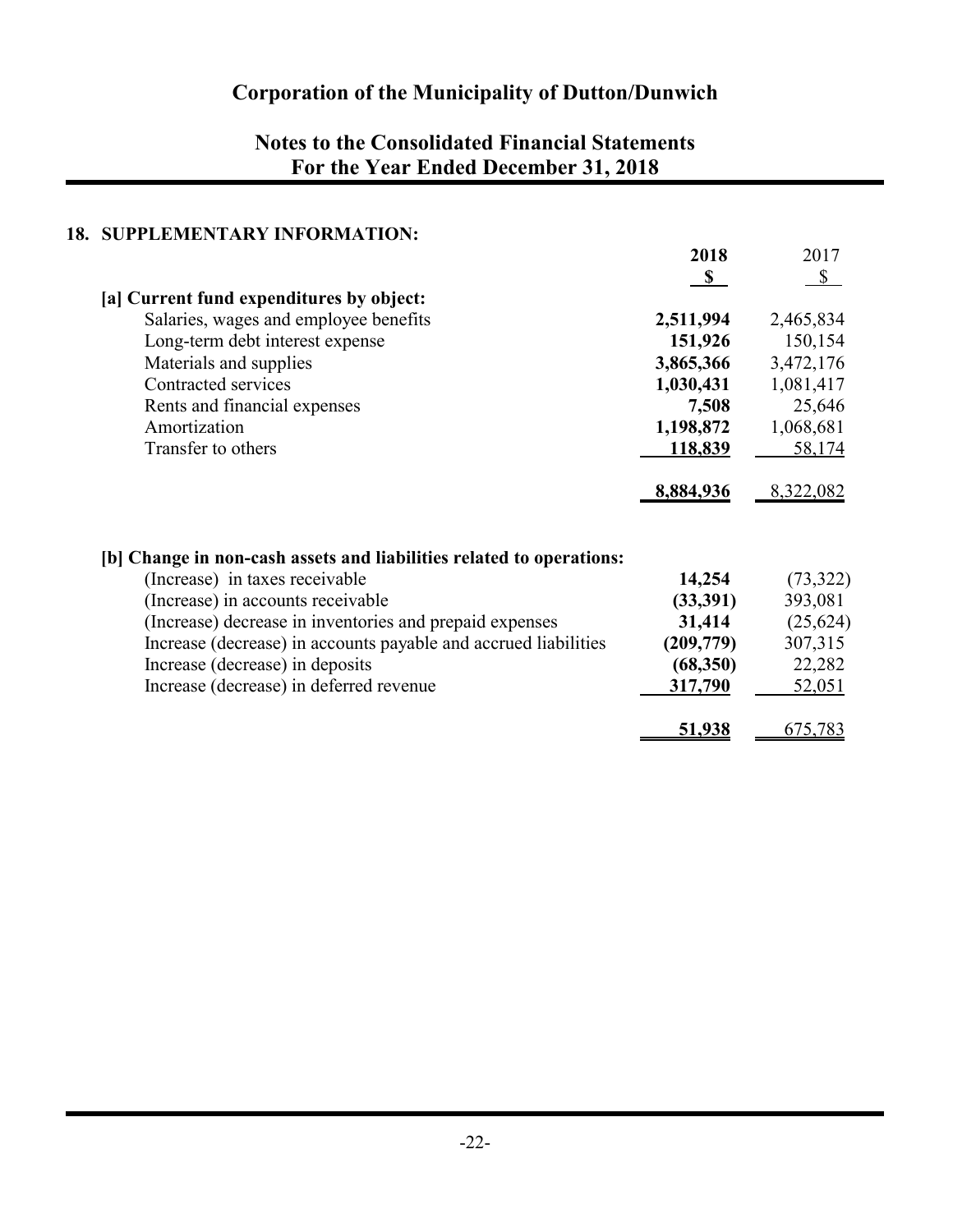## **Notes to the Consolidated Financial Statements For the Year Ended December 31, 2018**

## **19. SEGMENTED INFORMATION**

The Municipality is a diversified municipal government institution that provides a wide range of services to its citizens, including police, fire, transportation, recreation and environmental. For management reporting purposes the Municipality's operations and activities are organized and reported by department. Funds were created for the purpose of recording specific activities to attain certain objectives in accordance with special regulations, restrictions or limitations.

Municipal services are provided by departments and their activities are reported in these funds. Certain departments that have been separately disclosed in the segmented information, along with the services they provided, are as follows:

#### **General government**

General government is comprised of municipal council, corporate management and program support.

#### **Protection services**

Protection services are comprised of fire protection, policing, conservation authority, building inspection and animal control, and emergency measures.

#### **Transportation services**

Transportation services are comprised of roads, bridges, winter control, parking and street lighting.

#### **Environmental services**

Environmental services are comprised of the provision of safe drinking water, the collection and treatment of waste water, and waste collection, disposal and recycling.

#### **Health services**

Health services include operation of the medical centre and maintenance of municipal cemeteries.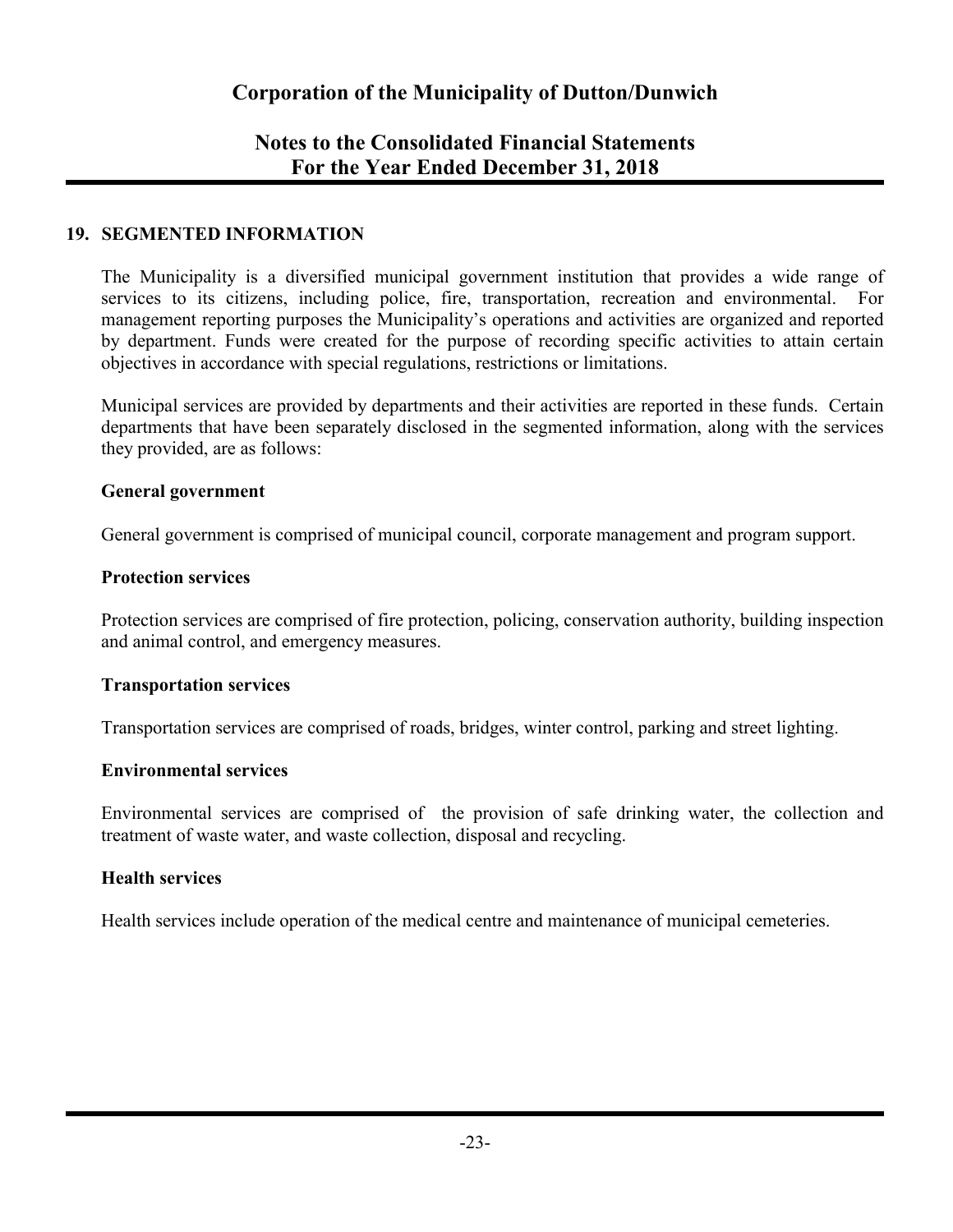## **Notes to the Consolidated Financial Statements For the Year Ended December 31, 2018**

## **19. SEGMENTED INFORMATION (CONTINUED)**

#### **Recreation and cultural services**

Recreation and cultural services are comprised of parks, recreation programs and facilities, and cultural services.

#### **Planning and development services**

Planning and development services are comprised of planning and zoning, commercial and industrial development, economic development and tourism, and agricultural and drainage services.

For each reported segment, revenues and expenses represent both amounts that are directly attributable to the segment and amounts that are allocated on a reasonable basis. Therefore, certain allocation methodologies are employed in the preparation of segmented financial information. Property taxation and taxation from other governments have been allocated to the general government segment.

The accounting policies used in these segments are consistent with those followed in the preparation of the consolidated financial statements as disclosed in Note 1. For additional information see the Schedule of Segment Disclosure.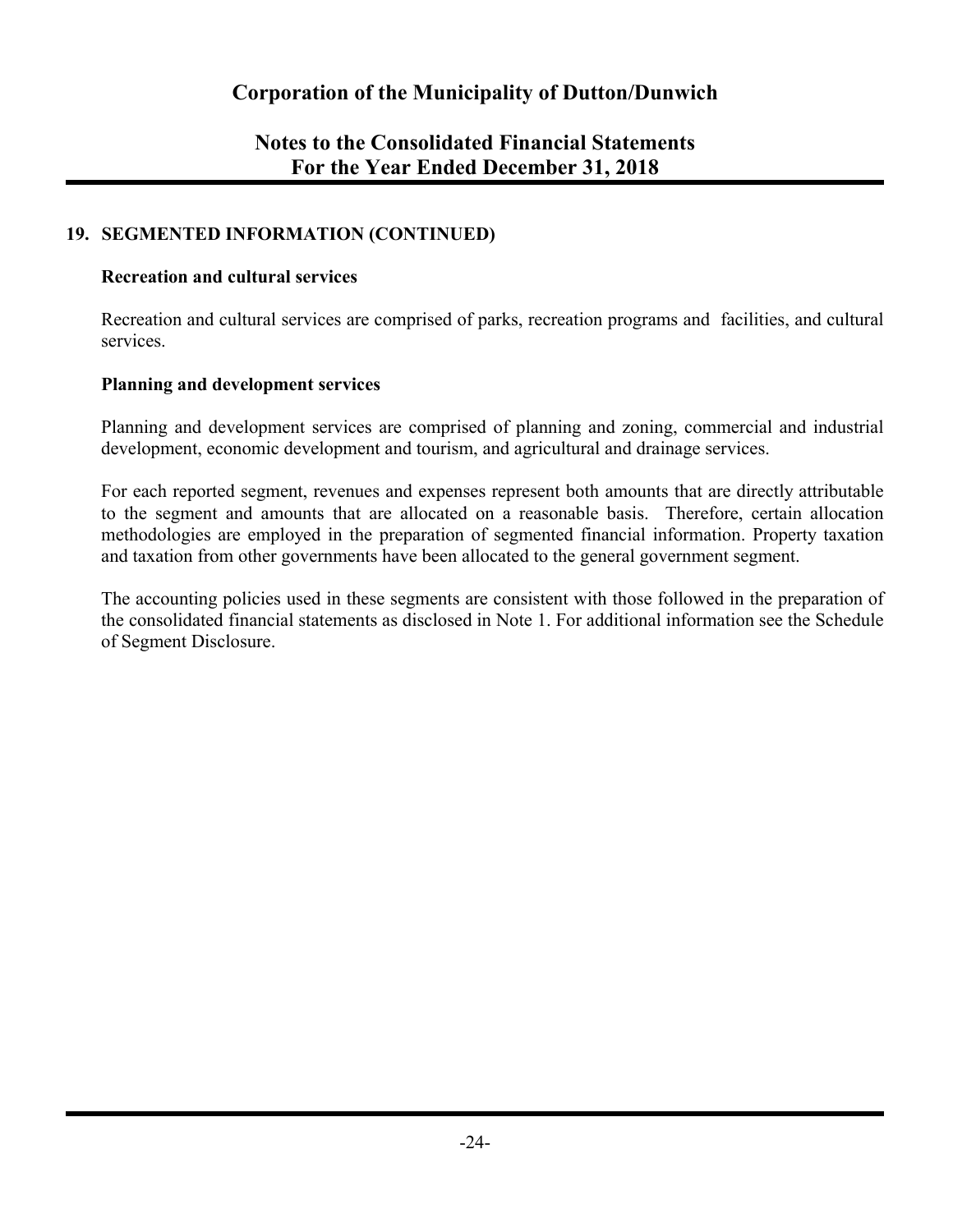# **Consolidated Schedule of Segment Disclosure For the Year Ended December 31, 2018**

| <b>REVENUES</b>                          | General<br>Government<br>$\frac{\text{S}}{\text{S}}$ | Protection<br>Services<br>$\mathcal{S}$ | Transportation<br>Services<br>$\mathcal{S}$ | Environmental<br>Services<br>$\mathcal{S}$ | Health<br>Services<br>$\mathcal{S}$ | Recreation<br>Services<br>$\mathcal{S}$ | Planning and<br>Development<br>Services<br>$\mathcal{S}$ | Total<br>$\mathcal{S}$ |
|------------------------------------------|------------------------------------------------------|-----------------------------------------|---------------------------------------------|--------------------------------------------|-------------------------------------|-----------------------------------------|----------------------------------------------------------|------------------------|
| Taxation and local improvements          | 681,484                                              | 903,277                                 | 1,486,755                                   | 349,753                                    | 82,822                              | 232,132                                 | 118,211                                                  | 3,854,434              |
| Sales of services and regulatory fees    | 174,843                                              | 58,701                                  | 21,635                                      | 2,218,309                                  | 116,620                             | 70,627                                  | 18,000                                                   | 2,678,735              |
| Government transfers                     | 447,500                                              | 129,096                                 | 566,999                                     | 394,566                                    |                                     | 20,496                                  | 139,883                                                  | 1,698,540              |
| Other                                    | 134,570                                              |                                         |                                             | 3,792                                      | 100                                 | 82,787                                  |                                                          | 221,249                |
| Gain on disposal of capital assets       |                                                      |                                         |                                             | (14, 527)                                  |                                     |                                         |                                                          | (14, 527)              |
|                                          | 1,438,397                                            | 1,091,074                               | 2,075,389                                   | 2,951,893                                  | 199,542                             | 406,042                                 | 276,094                                                  | 8,438,431              |
| <b>EXPENSES</b>                          |                                                      |                                         |                                             |                                            |                                     |                                         |                                                          |                        |
| Salaries, wages and employee benefits    | 670,893                                              | 240,098                                 | 745,319                                     | 384,320                                    | 183,922                             | 198,718                                 | 88,724                                                   | 2,511,994              |
| Interest on long-term debt               | 1,960                                                | 793                                     | 47,448                                      | 86,080                                     | 2,502                               | 9,562                                   | 3,581                                                    | 151,926                |
| Materials and supplies                   | 329,795                                              | 125,510                                 | 1,124,725                                   | 1,666,767                                  | 77,595                              | 157,836                                 | 383,138                                                  | 3,865,366              |
| Contracted services, rents and financial | 24,301                                               | 640,011                                 | 3,358                                       | 340,006                                    | 20,093                              | 10,170                                  |                                                          | 1,037,939              |
| External transfers                       |                                                      |                                         |                                             |                                            |                                     | 118,839                                 |                                                          | 118,839                |
| Amortization                             | 32,238                                               | 54,323                                  | 474,010                                     | 567,530                                    | 7,165                               | 63,606                                  | $\overline{\phantom{a}}$                                 | 198,872                |
|                                          | 1,059,187                                            | 1,060,735                               | 2,394,860                                   | 3,044,703                                  | 291,277                             | 558,731                                 | 475,443                                                  | 8,884,936              |
| <b>ANNUAL SURPLUS (DEFICIT)</b>          | 379,210                                              | 30,339                                  | (319, 471)                                  | (92, 810)                                  | (91, 735)                           | (152,689)                               | (199,349)                                                | (446, 505)             |